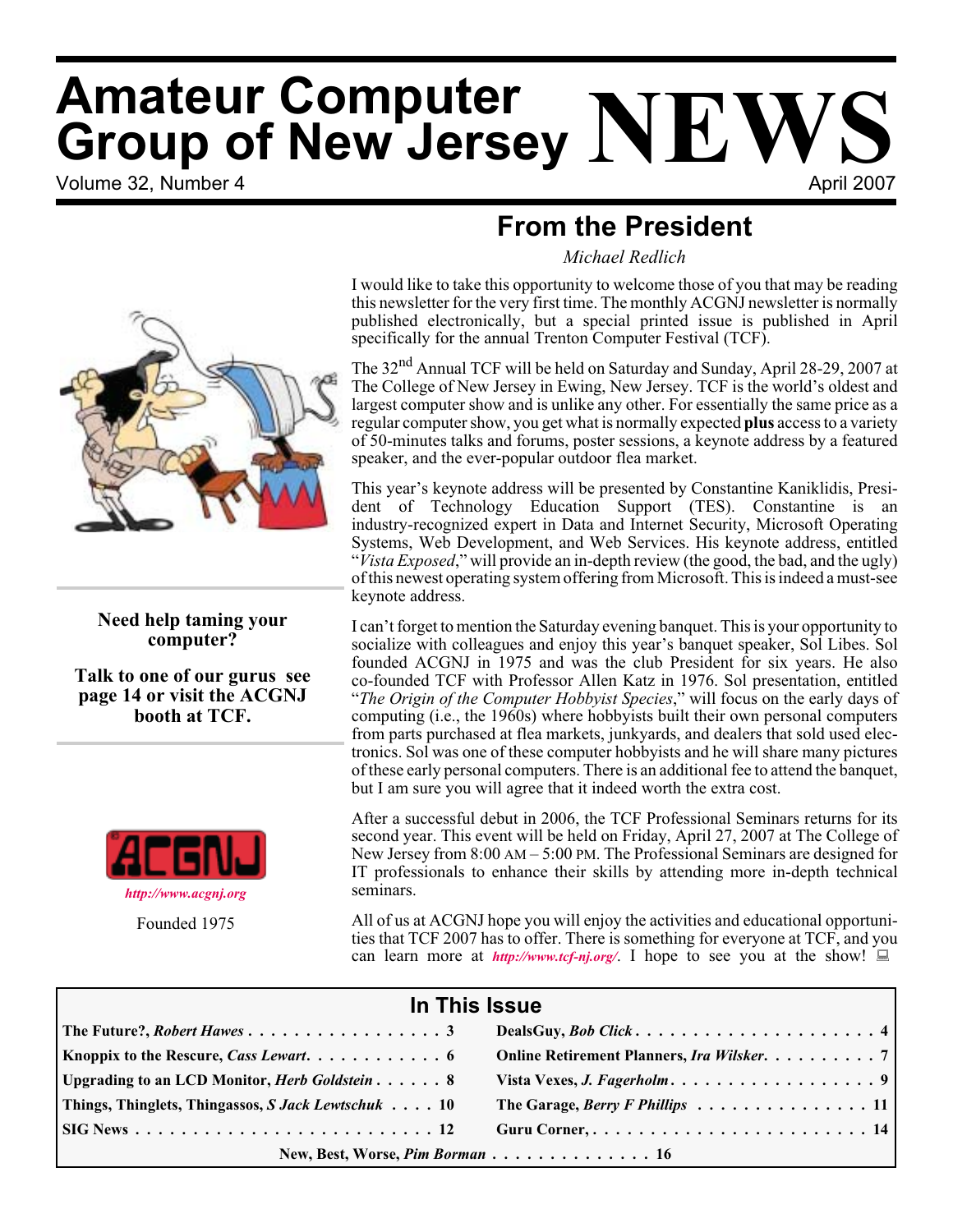#### **Officers, Directors and Leaders Officers Board of Directors**<br> **President Director Mike Redlich** (908) 246-0410 Director Emeritus (908) 246-0410 Director Emeritus Sol Libes (609) 520-9024 Vice President Mark Douches (908) 889-2366 Through 2008 Bill Farrell (732) 572-3481 Treasurer Lela Rames **David McRichie** David McRichie Secretary Evan Williams (908) 359-8070 Lenny Thomas Past President Frank Warren (908) 756-7898 Malthi Masurekar (732) 560-1534 **Special Interest Groups** Through 2007 Gregg McCarthy Net Jim Wong 31 Jim Wong 2008) 353-8036 Best Choice Investment Norm Wiss<br>
C Languages Bruce Arnold (908) 735-7898 (908) 700 Morm Wiss (973) 560-9070 C Languages Bruce Arnold (908) 735-7898<br>Firefox Activity David McRitchie Firefox Activity David McRitchie **Standing Committees** Genealogy Frank Warren (908) 756-1681 APCUG Rep. Frank Warren (908) 756-1681 Investing Jim Cooper Facilities Facilities John Raff (973) 992-9002<br>Java Michael Redlich (908) 537-4915 Financial Mark Douches (908) 889-2366 Java Michael Redlich (908) 537-4915 Financial Mark Douches (908) 889-2366 Layman's Forum Matthew Skoda (908) 359-8842 Historian Lenny Thomas LUNICS Andreas Meyer Membership Mark Douches (908) 889-2366 NJ Gamers Gregg McCarthy Newsletter — open — open — Online Auction Bill Brown Trenton ComputerFest Mike Redlich (908) 246-0410 VBA & Excel James Ditaranto (201) 986-1104 John Raff (973) 992-9002 Web Dev Evan Williams (908) 359-8070 Vendor Liaison Bill Farrell (732) 572-3481 Window Pains John Raff (973) 560-9070 Webmaster John Raff (973) 992-9002

### **ACGNJ News**

**Editor**

Barbara DeGroot 145 Gun Club Road Palmerton PA 18071 Tel: (570) 606-3596 bdegroot@ptd.net

**Publisher**

#### **Associate Editor** Bill Farrell (732) 572-3481 *wfarr18124@aol.com*

**ACGNJ News** is published by the Ama- teur Computer Group of New Jersey, In- corporated (ACGNJ), PO Box 135, Scotch Plains NJ 07076. ACGNJ, a non-profit ed-<br>ucational corporation, is an independent computer user group. Opinions expressed<br>herein are solely those of the individual author or editor. This publication is **Copy-**<br>right © 2007 by the Amateur Computer<br>Group of New Jersey, Inc., all rights re-**Group of New Jersey, Inc., all rights re- served. Permission to reprint with ap- propriate credit is hereby given to non-profit organizations.**

**Submissions:** Articles, reviews, cartoons, illustrations. Most common formats are acceptable. Graphics embedded in the docu-<br>ment must also be included as separate files. Fax or mail hard copy and/or disk to editor: OR e-mail to Editor. **Always con**firm. Date review and include name of word processor used, your name, address and phone *and* name, address and phone of manufacturer, if available.

**Tips for reviewers:** Why does anyone need it? Why did you like it or hate it? Ease (or difficulty) of installation, learning and use. Would you pay for it?

**Advertising:** Non-commercial announce- ments from members are free. Commercial ads 15 cents per word, \$5 minimum. Camera ready display ads: Full page (7 x 10 inches) \$150, two-thirds page (4½ x 10) \$115, half-page \$85, one-third \$57, quarter \$50, eighth \$30. Discount 10% on 3 or more con- secutive insertions. Enclose payment.

**Publication Exchange:** Other computer user groups are invited to send a subscription to ACGNJ at the address below. We will re- spond in kind.

**Address Changes** should be directed to Martin Rosenblum (*m.rosenblum@ieee.org*) and/or to his attention at ACGNJ at the ad- dress below.

**Membership**, including subscription: 1 year \$25, 2 years \$40, 3 years \$55. Student or Senior Citizen (over 65): 1 year \$20, 3 years \$45. Family of member, without subscription, \$10 per year. Send name, address and payment to ACGNJ, PO Box 135, Scotch Plains NJ 07076.

**Typographic Note**: The ACGNJ News is produced using Corel Ventura 5. Font fami- lies used are Times New Roman (TT) for body text, Arial (TT) for headlines.

#### **E-Mail Addresses**

Here are the e-mail addresses of ACGNJ Officers, Directors and SIG Leaders (and the Newsletter Editor). This list is also at (*<http://www.acgnj.org/officers.html>*).

| <b>Bruce Arnold</b>  | barnold@blast.net            |
|----------------------|------------------------------|
| <b>Bill Brown</b>    | onlineauction@acgnj.org      |
| Jim Cooper           | jim@thecoopers.org           |
| Barbara DeGroot      | bdegroot@ptd.net             |
| <b>Mark Douches</b>  | pcproblems@pobox.com         |
| <b>Bill Farrell</b>  | wfarr18124@aol.com           |
| Sol Libes            | sol@libes.com                |
| Malthi Masurekar     | masureka@umdnj.edu           |
| Gregg McCarthy       | greggmc@optonline.net        |
| David McRichie       | dmcritchie@hotmail.com       |
| Andreas Meyer        | lunics@acgni.org             |
| Arnold Milstein      | mrflark@yahoo.com            |
| John Raff            | john@jraff.com               |
| Lela Rames           | lrames@att.net               |
| Mike Redlich         | mike@redlich.net             |
| Matt Skoda           | som359@aol.com               |
| Keith Sproul         | ksproul@noc.rutgers.edu      |
| Lenny Thomas         | lennythomas@technologist.com |
| <b>Scott Vincent</b> | scottvin@optonline.net       |
| Frank Warren         | kb4cyc@webwarren.com         |
| Evan Williams        | nhpressgo@blast.net          |
| Norm Wiss            | cut.up@verizon.net           |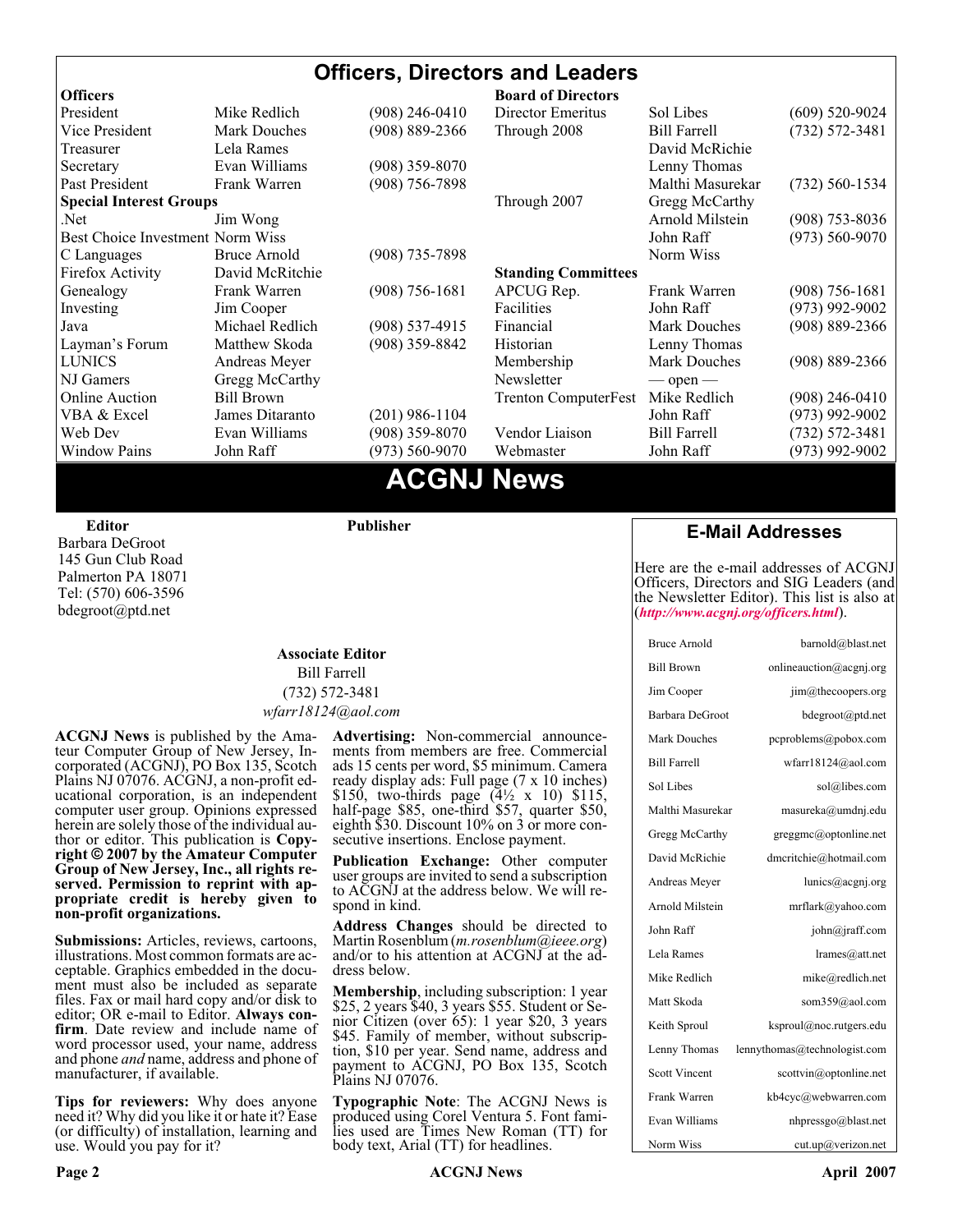### **The Future?**

#### *Robert Hawes (r.d.hawes@hotmail.com), ACGNJ*

Some other computer clubs (so I've heard) have been wondering if they do, in fact, have a useful purpose any more. After all, the argument goes; computers are no longer mysterious oracles lurking in remote secret caves, tended by cadres of acolytes clad only in coarse robes and sandals. They've become everyday household appliances. Take the dishwasher. A fabulous invention, once reserved only for the privileged few; but if there ever was a need for dishwasher clubs, it's gone now. However, we don't have to travel very far to refute that argument. Just look at another invention that totally changed the way we live: the automobile. There are lots of car clubs out there, and people love them. Just as car clubs still fill a need, so can computer clubs.

What about the future of the computer itself? In this article, we'll look at two visions of the future: Mine and Microsoft's. First, my own personal fantasy: Two years ago, I made a discovery. Using a Linux Live-CD and an otherwise empty hard disk for data storage (stick memory would also work), I found that it was possible for me to do **everything** I usually do on a Windows computer that was booted from a hard disk. (Not necessarily as easy, but definitely doable). Many people might look at this and just think; "How cute". For me, it was a revelation. That CD had been recorded and closed. It was no longer possible to write anything more on it. Not for me, and not for **any** spyware, trojan, virus or worm. That CD was invulnerable to anything except scratches, yet it still worked perfectly. It came to me in a flash: *a properly designed operating system can be completely read-only***.** I'm not talking about an embedded OS, either (although that could work too). My design would need a new piece of equipment. (That's why it's only a dream). On the outside, my "firmdrive" would look just like a hard disk, with the exact same cable connections, so it wouldn't require any change in computer hardware design. Inside would be only EEPROM chips, with a manual hardware switch on the outside to control its ability to be written to. That way, it could be upgraded just like a hard disk, but *only* with the conscious intent of the user.

I've written about this before (in the May, 2005 and April, 2006 issues), and I've elaborated even further on the design since. For instance, the original concept was **not** quite as spyware-proof as I first assumed. An attacker could be picked up and loaded into memory during normal use. It would be destroyed utterly when the computer was shut down, but it could report back anything it found until then. Therefore, some form of active protection running in the background would still be necessary. However, my basic concept is still miles ahead of anything else, and I've thought of ways to make it even better. You can see what my intent would be, if I had the power to influence the future of the PC. Now, let's see what Microsoft (which **does** have that power) is doing.

As I expected, Windows Vista is even more intrusive (I*really* hate pop-up messages) and even more bloatware (a fresh installation takes about **six** GB on the hard disk, versus two GB for XP). It's also a much bigger resource hog. The recommendations for a new install are at least **four** times greater than

required for XP. What is all that extra capacity needed for? It's **not** for the "improved" desktop. In the six years since XP came out, video technology advanced a lot. Similar display quality has been available on other software platforms for quite some time, **without**requiring that much more hardware. It's not for Vista's new "bonus" programs, either. They're all just Microsoft versions of already existing software, which ran just fine under XP (or 98SE, for that matter). There's a much more sinister explanation.

For years, designers of all types have debated "Form Versus Function". As far as Vista goes, the form is a lot of pretty new golly-gee-whiz pictures. Beneath that form, however, there lurks a vile and downright evil function. We don't have to worry about getting infections only from the outside any more. In the name of "content protection", Microsoft has built malicious software right into the heart of Vista. A fundamental cornerstone of US jurisprudence has always been "innocent until proven guilty". In this new version of Windows, the assumption is "guilty until… well, forever". With Vista, **nobody** is innocent. Here's just one of its many absurd new requirements: **Thirty-three** times each and every second, the system will stop doing whatever its user told it to do, in order to check for "wrong" behavior. (This will **always** happen, whether or not any so called "premium content" is actually in use). If it finds anything it interprets as suspicious, it can take drastic action. Microsoft claims this would only happen in case of piracy. In actual fact, such anomalous behavior could be caused by a lot of everyday reasons; just one of which is electrical noise. Power and signal glitches can pop up all the time during normal use, caused by many different internal and external factors; including (for a particularly sensitive PC) the mere insertion or removal of a USB device. The original IBM Personal Computer specifications were designed to tolerate and ignore such aberrant signals. Vista actively seeks them out for retaliation. What's worse, under current law, it might actually be illegal for a computer owner to delete Vista and install another operating system. Don't laugh. I'm amazed, astonished and confounded, but I'm **very** serious. Removing Vista's new "features" would result in a reduced level of DRM (Digital Rights Management) protection on the subject machine. Such a substitution could be interpreted as being against that one-sided, heavy handed piece of bad legislation called the DMCA (Digital Millennium Copyright Act).

So what is Vista? Since it doesn't collect information or reproduce itself, it's not spyware, a virus, or a worm. It's a logic bomb trojan. A Trojan horse is a program that (at first glance) will appear to be useful software, but which actually contains a malicious component (the payload). A logic bomb is a payload which activates only when certain conditions are met by the computer. Vista easily meets both those criteria.

That's the opinion of an over-the-hill old DOS guy (me). What does a fully up-to-date educator think? Peter Gutmann is a researcher in the Department of Computer Science at the University of Auckland in New Zealand, working on the design and analysis of cryptographic security architectures. He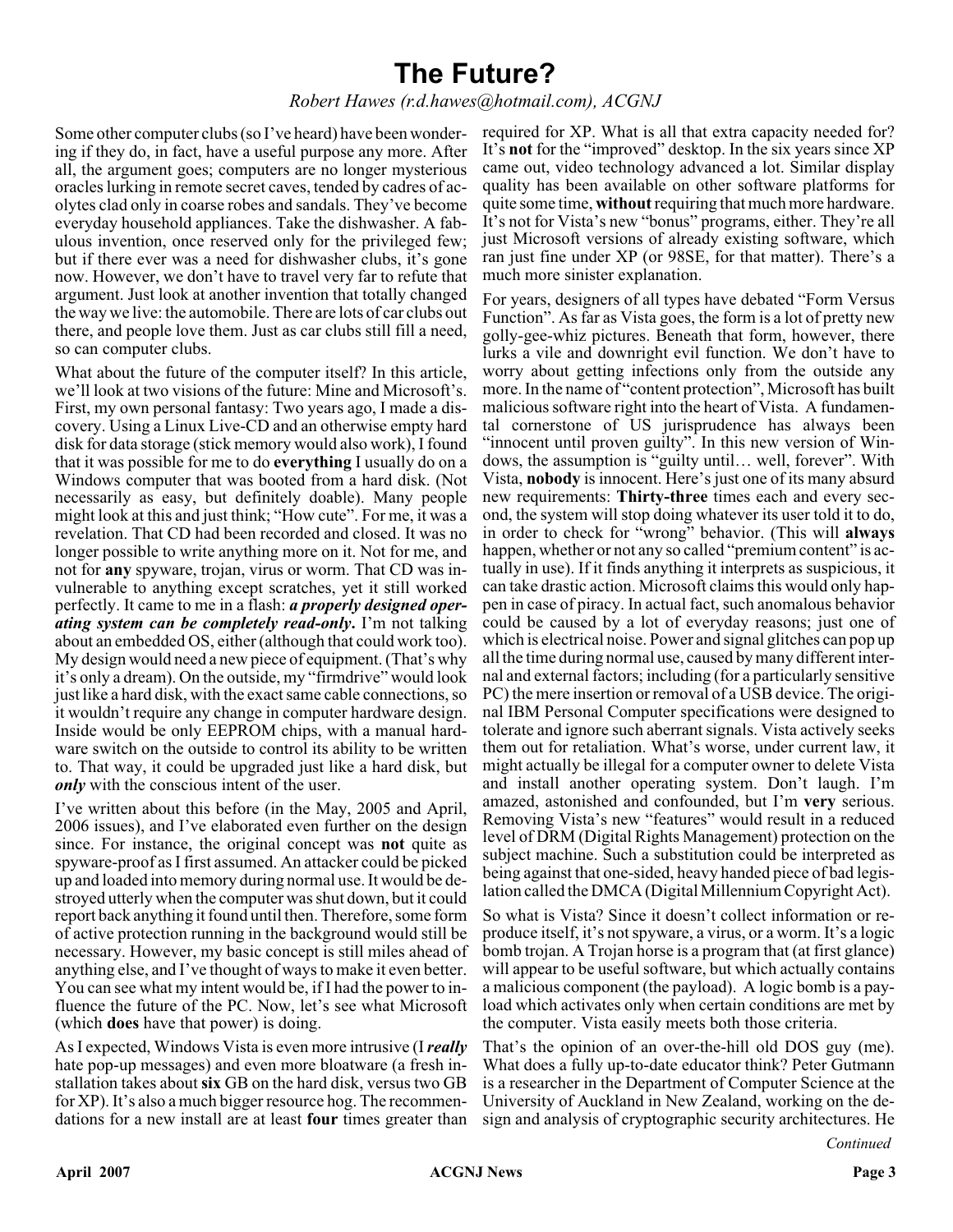### **From The DealsGuy**

*Bob (The Cheapskate) Click, Greater Orlando Computer Users Group*

Are you taking a medication that has noticeable side effects? If so, you're not the only one. I recently read an article in Consumer Reports about the biggest complaints that patients have about their doctors. At least a third of the patients surveyed complained that doctors won't discuss side effects of medications. I've noticed that too, and the answer I get is that I will get used to the side effects, and that I need those drugs regardless. No compromise is discussed and the doctor changes the subject. My family practitioner did help me get off two medications when I complained strongly enough and insisted on a substitute.

I was put on Coumadin for a blood clot in my leg last year and my blood pressure started raging. My cardiologist prescribed two drugs, Coreg and Lisinopril for both the heart and the BP, which brought it under control. Not long afterward though, I began having serious numbing of my toes and feet. I thought I might have a circulation problem in the feet (common with diabetics) so I went to my podiatrist who found no circulation problems and said it was probably a nerve problem in the leg.

I have two friends who had taken Lisinopril and got off it because of bad side effects, and two others who take it now with no problems. I decided I wanted a replacement for Lisinopril and the doctor prescribed Quinapril. But the paper about its side effects read the same as the Lisinopril description; it said among the side effects that numbing toes, feet, fingers and arms could be a side effect so I refused to take it. Since I stopped taking Lisinopril (new BP medication now) the numbing in my toes is improved, but not gone, and I also occasionally still have it in my fingers. A nerve conduction study showed nerve damage in the legs and arms, which, in the legs,

*Continued*

#### **The Future?,** *continued*

posted a technical report titled "A Cost Analysis of Windows Vista Content Protection" to an obscure security mailing list, and set off a firestorm of Internet controversy. He's **not** an anti-Microsoft zealot. He's a bona fide Security Professional. The entire document can be found at:

#### *[http://www.cs.auckland.ac.nz/~pgut001/pubs/vista\\_cost.html](http://www.cs.auckland.ac.nz/~pgut001/pubs/vista_cost.html)*.

As printed out by my printer, it's 37 pages long. It has occasional dense technical passages, but it's mostly written in plain, everyday language. *Everybody* who cares about the future of computers should read it. The original document was released under the Creative Commons license. Having credited the author and cited the link to the original document above, I'm permitted to make excerpts for my own use. Here's a list of the most interesting entries from the Table of Contents:

- Disabling of Functionality
- Indirect Disabling of Functionality
- Decreased Playback Quality
- Elimination of Open-source Hardware Support
- Elimination of Unified Drivers
- Denial-of-Service via Driver/Device Revocation
- Decreased System Reliability
- Increased Hardware Costs
- Increased Cost due to Requirement to License Unnecessary Third-party IP
- Unnecessary CPU Resource Consumption
- Unnecessary Device Resource Consumption

I'll only make two direct quotes here. The first is from the "Unnecessary CPU Resource Consumption" section: "An indication of the level of complexity added to the software can be seen by looking at a block diagram of Vista's Media Interoperability Gateway (MIG). Of the eleven components that make up the MIG, only two (the audio and video decoders) are actually used to render content. The remaining nine are used to apply content-protection measures".

My second quote is composed of three sentences copied from Gutmann's "Final Thoughts" section: "At the end of all this, the question remains: Why is Microsoft going to this much trouble? ... The only reason I can imagine why Microsoft would put its programmers, device vendors, third-party developers, and ultimately its customers, through this much pain is because once this copy protection is entrenched, Microsoft will completely own the premium-content distribution channel. ... It's obvious why this type of business model makes the pain of pushing content protection onto consumers so worthwhile for Microsoft, since it practically constitutes a license to print money." That sounds an awful lot like what Microsoft has already been doing for years with their proprietary Office file formats, doesn't it?

Now, Gutmann is a thorough professional, and has verified sources for everything he reported (many from Microsoft itself). Plus, any unbiased researcher can easily repeat his findings. Microsoft **can't** say that Gutmann lied. They can only release weasel-worded announcements which, when they don't flatly contradict something they said earlier, boil down to "you won't notice" and "it not enough to matter". Well I, for one, think it **does** matter. To me, the new Vista features that Microsoft has been hyping are just a "sugar coating", applied to disguise the foul taste of the horrible "pill" underneath. Vista's draconian content protection measures are exclusively detrimental to the user (even in the extremely unlikely event that, as Microsoft claims, it's just a **little** bit). The only benefits go to Microsoft itself. I find it unconscionable that all new PC buyers will actually be forced to **pay** Microsoft for this disservice. What do **you** think?

For my own computers, the future is very clear: **anything** but Vista. But what about everyone else? Helping PC owners as a whole rescue their computers from the insidious clutches of Microsoft would certainly be a Herculean task. In my opinion, this laudable endeavor definitely provides a suitable future purpose for the computer clubs of the world. Will they rise to the occasion?  $\Box$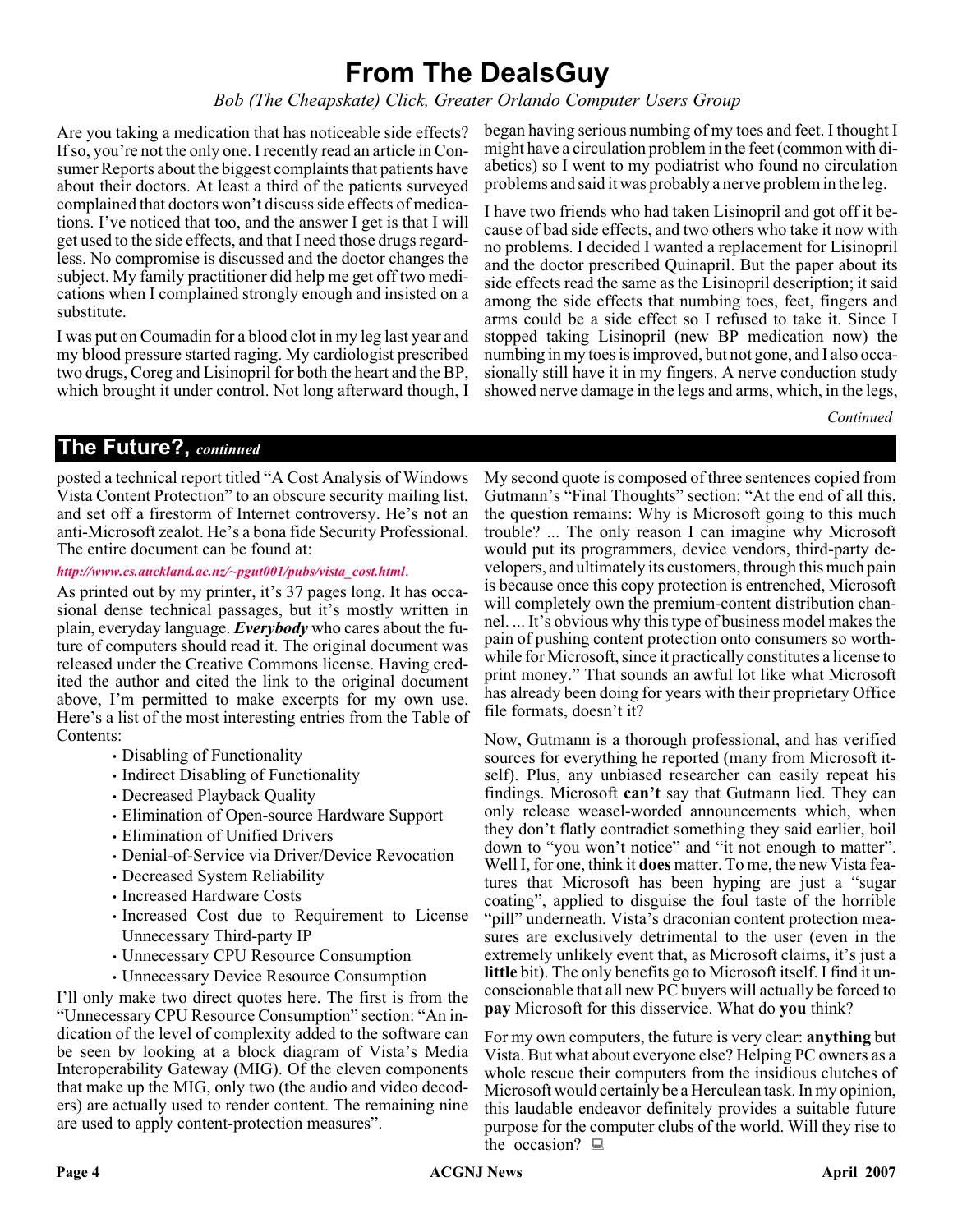#### **DealsGuy,** *continued*

affects my balance. Doctors say diabetes caused the nerve problems, not medication. Maybe, but a logical conclusion to me is that I had diabetes for seven years with none of those problems before I was prescribed the Coreg and Lisinopril, and I always keep my blood sugar very near 100. I wonder if those medications were attacking my nervous system.

I also developed a problem while taking those meds when trying to sleep. My head moves around, but I have little control over that when trying to sleep on my side. That situation has also improved since getting off of the Coreg and Lisinopril. We'll see how it goes; but not much thanks to the doctors listening to my complaint. My cardiologist tells me to "stop playing doctor, you are not a doctor." I think doctors should be better doctors instead of protecting drug companies. I would like to hear from my readers on all this. I have already heard from several readers in the past about these problems.

The following announcements were severely edited so check their Web site for more information. I have not tried any of these products.

#### **Problem With Your Flash Card?**

PANTERASoft is proud to announce the release of version 2.1 of Flash File Recovery, a digital image recovery software tool for flash cards. Flash File Recovery 2.1 efficiently recovers corrupted or lost data from formatted, damaged, unreadable or defective storage media devices. This software recovers image and video files of different types: JPEG, TIFF and others; RAW Image files, like Canon CRW, Nikon NEF, Kodak DCR and various other video files — AVI, MOV, MPG/MPEG, and many more. It is also capable of recovering pictures from damaged or corrupted flash drives (including a camera's built-in memory) and memory sticks. Flash File Recovery 2.1 supports a wide range of flash cards: SmartMedia, CompactFlash, Memory Stick, MicroDrive, xD Picture Card, Flash Card, PC Card, Multimedia Card, Secure Digital Card, and many others.

Flash File Recovery 2.1 requires Microsoft Windows 9x/NT/2000/2003/XP/Vista and costs \$49.50. User Group members get a 15% discount. Additional information on Flash File Recovery 2.1, as well as its fully functional version for evaluation is available for downloading from *<http://www.panterasoft.com>*.

Product page : *<http://www.panterasoft.com/file-recovery/index.html>* E-mail: alexey@panterasoft.com with questions.

#### **\*You Tell Me What This Does!**

ALM Works announces the release of JIRA Client 1.0, the first version of a handy desktop client for Atlassian JIRA issue tracking and project management system. This client offers interactive user interface, powerful search, offline mode and other capabilities that expand JIRA functionality to organize issue tracking for more convenience and efficiency. Thanks to JIRA Client caching issues, you can now search, create and modify issues when JIRA server is not available such as during business trips or on-site with a customer.

JIRA Client downloads issues from JIRA and stores them in a local cache allowing users to view and edit issues, regardless

of a server's availability. Any changes that are not marked "draft" are uploaded to JIRA whenever the server is reachable. JIRA Client also periodically polls the server for changes and downloads new or modified issues. These changes are automatically reflected on the JIRA Client's interface, in issue counters and issue tables. JIRA Client has a powerful search with complete Boolean logic processor. Each downloaded query is displayed along with an issue counter that shows the number of issues that pass the query's filter.

Neatly Organized Issues Allows you to Concentrate on Work to be Done. Links between issues may be created by dragging "source" issues and dropping them over "target" issues, or by using copy-and-paste operations.

JIRA Client corporate license price is \$169 per user. User group member are entitled to 15% discount for any type of license (offer valid until June 1, 2007) by using coupon code UGPROMO. ALM Works also offers floating, academic and personal licenses. JIRA Client is free for use in open-source projects. All customers are entitled to free lifetime patches and minor updates, and to limited-time technical support and major upgrades. JIRA Client 1.0 runs under Microsoft Windows 2000/XP/2003/Vista, Linux and Apple Mac OS X 10.4. The client is compatible with Atlassian JIRA version 3.3 or later, any edition. JIRA Client downloads and free time-limited evaluation is available from the product web site: *<http://almworks.com/jiraclient>*.

Download link: *<http://almworks.com/jiraclient/download.html>*

Company website: *<http://almworks.com>*

#### **\*Super DVD Creator Now Available**

MasterSoft, Inc. announces the release of Super DVD Creator 9.30. Super DVD Creator lets you jumpstart your creativity and make a personalized disk (DVD, VCD or SVCD) from your own or a downloaded video. Whether you want to create a DVD as a present for your friend or beloved, transfer an old video of a family get-together from VHS to digital form, or create a digital resume, Super DVD Creator is an excellent choice. Select format (DVD, SVCD, VCD disk), add video files, include a DVD menu with chapters and subtitles and click 'Start'. That's all! Super DVD Creator will do the rest. It'll burn output to DVD in brilliant quality and much faster than any other DVD authoring software on the market. Another unique option in Super DVD Creator is Super Encode Engine, which is based on MMX-SSE & 3DNow! technology. It delivers an advanced and high speed converting method that lets users create a full 4.2 GB DVD in 60 minutes!

Super DVD Creator 9.30 runs under Microsoft Windows 95, 98, 2000, XP and Vista, and costs \$29.90 (US) for a single-user license. User group members get 20% off its regular price. E-mail press@alldj.com for ordering info. Licensed customers are entitled to free lifetime technical support by e-mail and free lifetime upgrades. The software is backed by 30-day money back guarantee. Among the company's premier products, there are Super DVD Creator, Super DVD Player, Super DVD Video Editor, Super IPOD/PSP/iTurn/3GP/PDA Video Converter, Super Clone

*Continued*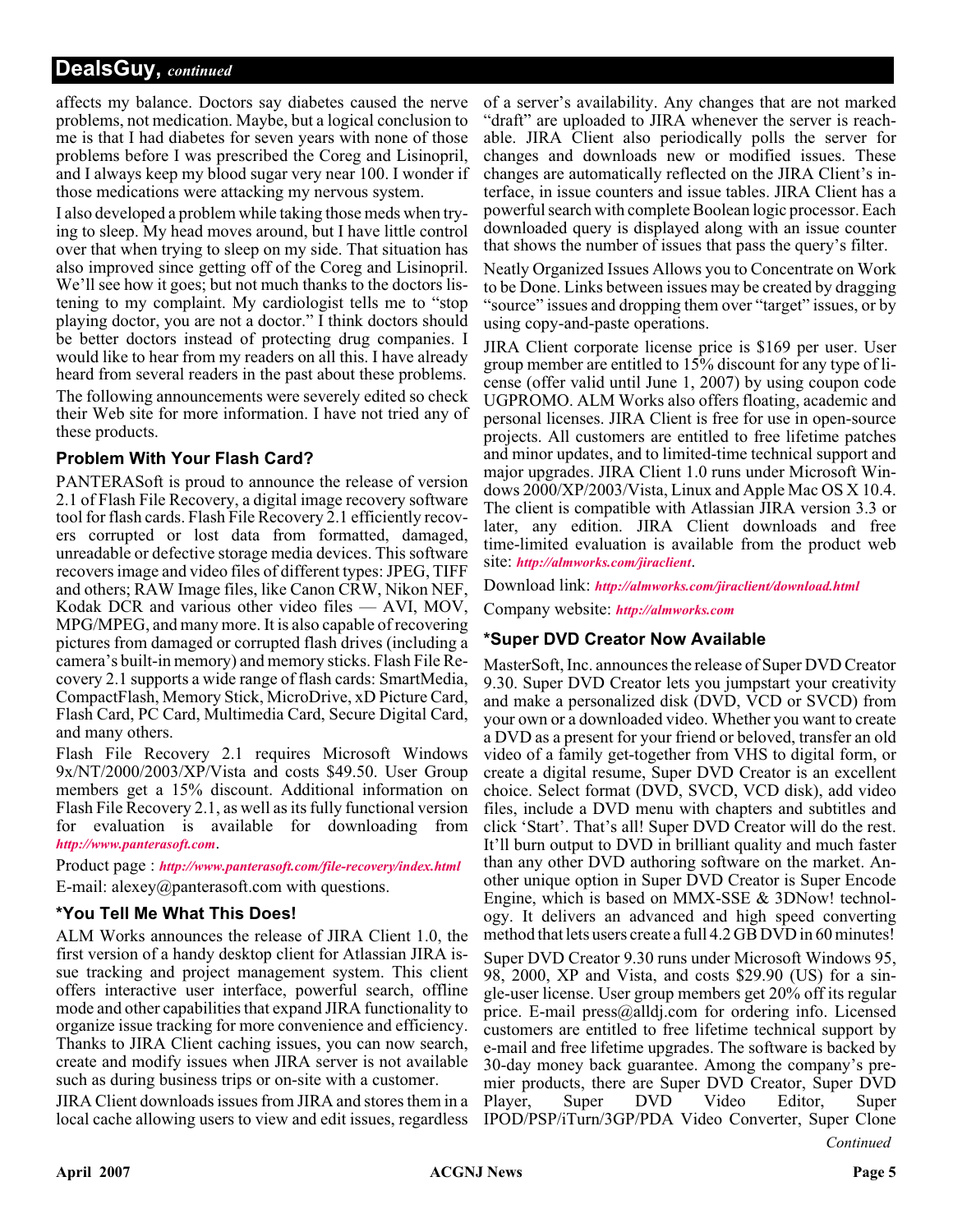### **Knoppix to the Rescue**

*Cass Lewart (rlewart@monmouth.com), ACGNJ*

As tax time is approaching, I assembled all my income and expense items and entered them in the TaxAct program, which arrived recently for free in the mail, courtesy of H&R Block. I was also working on two PowerPoint presentations, one on GPS for the Trenton Computer Festival and one on High Definition TV for our computer club. I thought that I was making backups as I was moving along, but I was not 100% sure where those backups were. If you could see my desk with dozens of CDs, floppies and memory sticks floating around, you would understand the problem.

Well, it happened. My dual-boot Windows 2000 Professional system, where I kept all the data, would not boot or would keep rebooting. It worked fine the evening before but not the next morning. I remembered that it happened to me once before on another dual boot drive as soon as I installed Service Pack 3, required for some programs. I tried the Windows repair utility, I tried to reinstall Windows, all to no avail. I could not even get into Safe Mode. At one point the system asked me for password, though I never use one, and refused to continue. No password — no entry!

I started looking for my backups, but those I could find were not the recent ones. Only one chance remained — Knoppix! Knoppix is a version of Linux which fits on one self-booting CD. Knoppix was developed by Klaus Knopper, who gave it the name. There is also an expanded version of Knoppix which fits on a DVD. When I asked my son what is the difference between the CD and DVD versions, he told me that on DVD I will get lots of programs which I will never use. Knoppix is free under the open source GNU license and can be downloaded from many mirror sites. The GNU Project (GNU is a recursive acronym for "GNU's Not Unix") was launched in 1984 to develop a complete free Unix-like operating system. After downloading you have to "burn" a CD in ISO format.

To run Knoppix you set your computer to boot from a CD. Most often it is accomplished by pressing F8 during the boot process and then selecting CD-ROM as the first boot device. You then insert the Knoppix CD in the drive and continue the booting process. Knoppix then starts by recognizing various hardware devices in your computer such as floppies, hard drives, memory sticks, sound and video cards, modems, Internet connections and so on. In my opinion Knoppix recognizes hardware devices better than any Windows OS.

As Knoppix is running from the CD it will recognize a defective hard drive which will not boot, and display its contents. One can then copy the recovered files from that drive to a memory stick or floppy. I easily found the two Power Point presentations and copied them to a memory stick. The tax data was a little more difficult to locate as TaxAct stores the data five levels deep. I found the location by running TaxAct on another computer. The Knoppix file search function could not locate the file without a little help. Now I had all the important stuff recovered. I was even able to watch the PowerPoint presentation with OpenOffice, included on the Knoppix CD, and listen to various sound clips with player utilities on the CD.

Besides being a recovery tool, Knoppix CD gives you a complete set of utilities for most of your computing tasks. The current version of Knoppix is 5.1. Klaus, thank you, you came to the rescue!  $\Box$ 



#### **DealsGuy,** *continued*

DVD, DVD To AVI Converter, and DVD To Mpeg Converter. For more information, please visit the Web site.

Product page link: *<http://www.alldj.com/sdvdc/index.htm>*

Download link: *<http://www.alldj.com/sdvdc/download.htm>*

Company website: *<http://www.alldj.com>*

That's it for this month. I have some new product announcements on my Web site page. Meet me here again next month if your editor permits. This column is written to make user group members aware of special offers or freebies I have found or arranged, and my comments should not be interpreted to encourage, or discourage, the purchase of any products, no matter how enthused I might sound. Visit my Web site at *<http://www.dealsguy.com>*.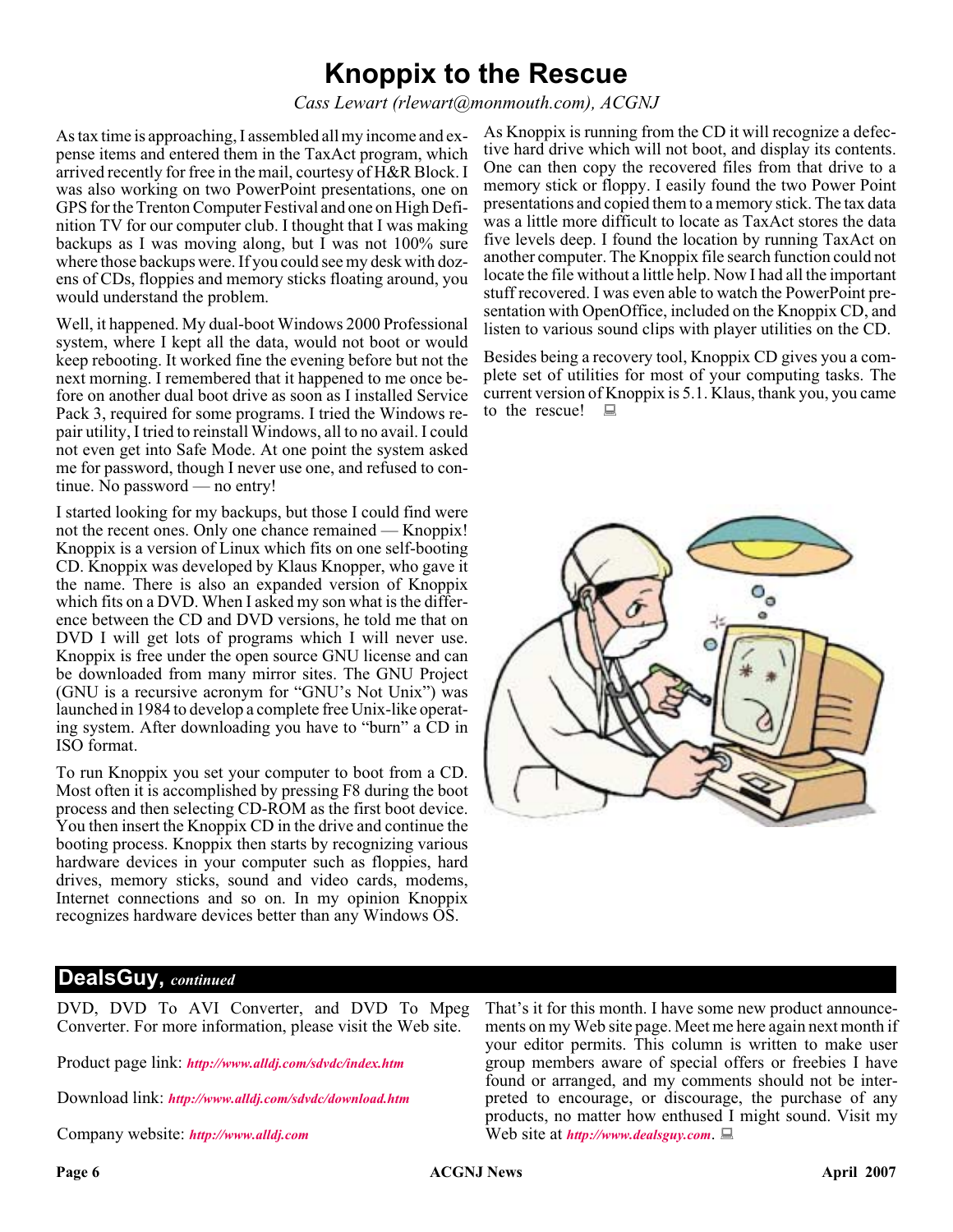### **Online Retirement Planning Resources**

*Ira Wilsker (Iwilsker@apcug.net), APCUG Director; Columnist, radio and TV show host*

Let's face it; many of us are working hard and may or may not be planning for retirement. All too many of us are present oriented, and do not adequately plan for our financial future. Whatever your political persuasion or beliefs, social security retirement income is only intended as a minimal safety net, and not a comprehensive retirement plan. Many of my college students have expressed concerns that either social security will not be around for them to collect when eligible, or that benefits will be cut back as the ratio of workers to social security recipients declines.

Many of us are lucky enough to have  $401(k)$  or  $403(b)$  tax sheltered retirement plans, while others among us may have IRAs, either traditional or the newer Roth plans. Many of us blindly accept that our employer will take care of us. Most of us are not independently wealthy, and will have to depend on ourselves to provide for our own retirement, either in part or in full. Very few of us have a reliable prediction of how well off we will be financially at retirement.

There is an old cliché that "information is power", and by having good information and acting on it in a timely fashion, we may have a financially comfortable retirement. Fortunately, the internet has many reliable resources that can help us with our retirement planning, regardless of our current age or fiscal situation. Some retirement planning resources are available from the financial media websites, while others are available online from brokerages, insurance companies, and mutual fund sponsors.

The online service Yahoo has extensive financial information freely available, including a comprehensive personal finance section. One such section is its retirement information at *<http://finance.yahoo.com/retirement>*. This page, which is continually updated, is rich in retirement information. Included on this page, as I type this, are topics including a variety of "how to" guides, "questions and answers" on retirement topics, and a variety of financial calculators.

One calculator available for free from Yahoo is its online *[retirement calculator](http://finance.yahoo.com/calculator/retirement/ret-02   )*. This online calculator is easy to use and confidential, and does not require any type of registration, but it does ask some very personal questions necessary to provide a retirement solution: current age, income, spouse's income, predicted rate of inflation, desired retirement age, and other pertinent information. While not totally comprehensive, the results provided are a graph showing retirement balance and retirement income and an annualized table displaying age, salary, beginning retirement balance, additional savings required, inflation adjusted desired retirement income, projected social security income, withdrawals from retirement account, and ending retirement account balances. While no online retirement calculator should be counted on to be absolutely accurate in predicting the future, this calculator will at least give the user a ballpark concept of what to expect at retirement under different scenarios.

Money Magazine and CNN have online retirement resources at *<http://money.cnn.com/pf/retirement/>*. As I type this, the page is displaying information on 401(k) plans and possible hidden fees which can eat away at returns, how to draw upon a 401(k) at retirement, information on accepting a pension or lump sum distribution, "The last 401(k) guide you'll ever need", and strategies for a comfortable retirement. On this page are also links to a variety of calculators to calculate savings nest eggs, debt reduction, a "millionaire" calculator to predict when the user will accumulate a cool million, and other calculators.

Many brokerage houses, insurance companies, and mutual funds have online retirement information. One of my personal favorites is the "My Plan" available online from Fidelity Investments at *[www.fidelity.com/myPlan](http://www.fidelity.com/myPlan)*. No registration is required to use this comprehensive calculator. This calculator has a friendly and helpful audio voice accompanying the simple questions asked. The use of a slider to enter information, as well as to demonstrate the impact of any changes is commendable. With only five simple questions, the calculator will demonstrate potential retirement scenarios. Small grey question marks are displayed adjacent to each term used and will open a window explaining each of the terms. The first question asks your age, followed by (second question) your current income. The third question asks how much you have already saved for retirement, followed by (fourth question) an inquiry about how much you are putting aside each month for retirement, including employer contributions. The final question asks about your investment style, with the slider ranging from "Short Term" (no stocks, no bonds, 100% cash instruments) to "Most Aggressive" (100% stocks, no bonds, no short term investments). As a solution, the calculator returns a pair of bar charts showing projected results at retirement if the market does poorly, or if the market performs about average. The calculated retirement goal shown is for 85% of pre-retirement income, poor market conditions, estimated social security income, and no other retirement income. Clicking on the link "Our assumptions and methodology" will give the details on how the projections are determined, based on statistical information.

On the myPlan "Snapshot" projections page are sliders for "Time" (retirement age), "Money" (contributions), and "Investment" (style and risk categories of investments). By adjusting these sliders right and left, the scenario will interactively change demonstrating in real-time the effects of the changes. Clicking on the boxes at the top of the "Snapshot" allows the user to vary age, income, and amount of savings, all of which will effect the graph shown.

The best time to have started to plan for retirement was "yesterday". Since "yesterday" is past, we should all plan now for tomorrow. These and other reputable resources may be a big help in our retirement planning.

This article has been provided to APCUG by the author solely for publication by APCUG member groups. All other uses require the permission of the author (see e-mail address above).  $\Box$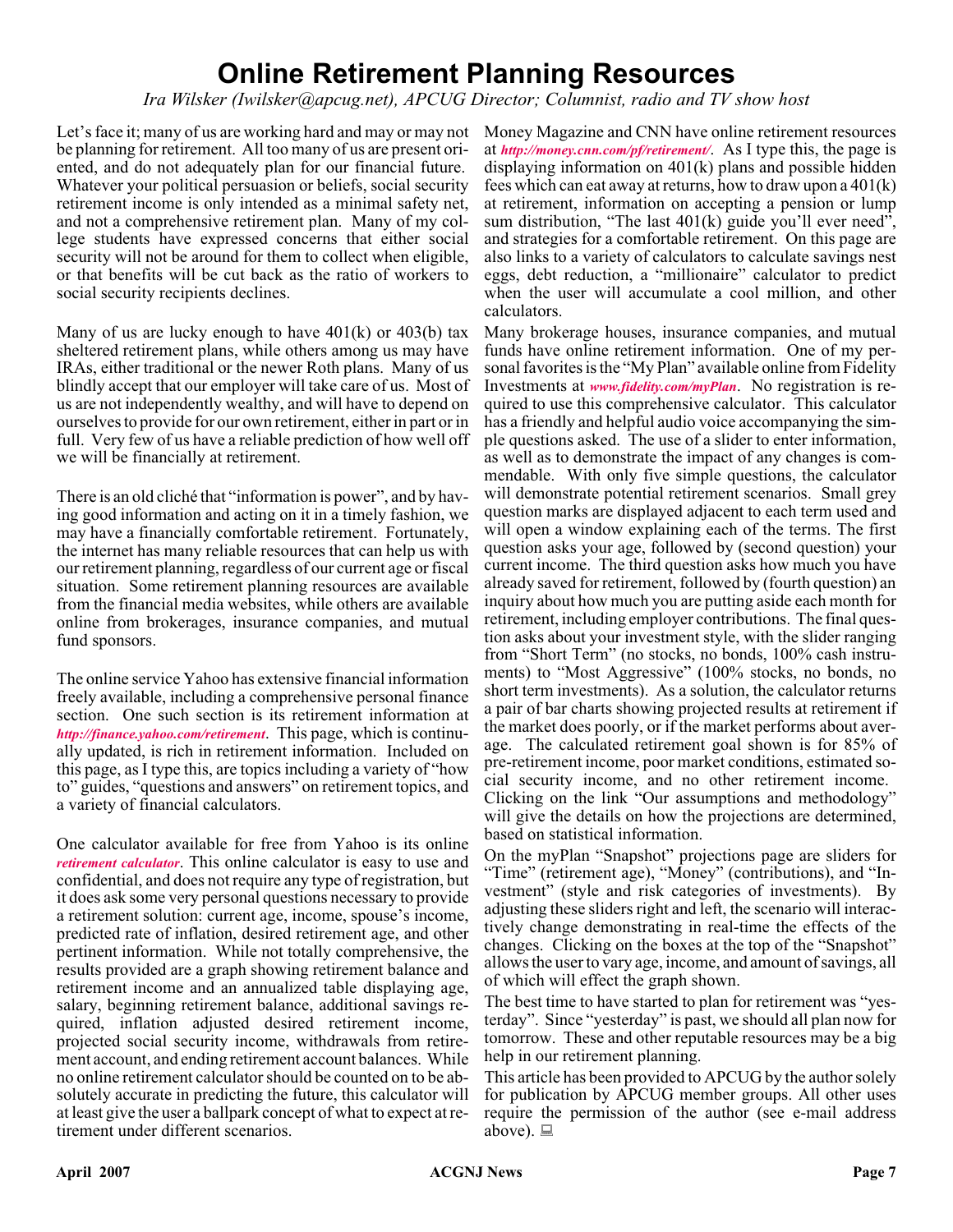### **Upgrading to an LCD Monitor**

*Herb Goldstein (reviewseditor@spcug.org), Sarasota PCUG ([www.spcug.org](http://www.spcug.org))*

Actually, I was happy with my high quality CRT (cathode ray tube) monitor. It was with considerable reluctance that I recently decided to get with the modern era and upgrade to an LCD. It has been quite a learning experience. Looking back, I realize that there are a number of very important practical considerations of which I was unaware in making the change and in making a choice. Perhaps I can pass along a summary of them along with some insight gained by hands-on experience to make the experience a little easier for you than it was for me. You need to do your homework both before and during your investigation. Here are some of the most important things you should know.

An LCD monitor offers considerable advantages in upgrading from a CRT. It is infinitely lighter and takes up much less desk space than a CRT. It uses the smallest fraction of electricity by comparison and is devoid of radiation concerns. When properly installed, its display may prove brighter, sharper and provide superb color.

**SIZE**: In any size range, an LCD will display more viewable screen than a similarly sized CRT. I decided on a 19 incher, the size of my CRT that I was happy with. Seventeen may work for you if that's what pleased you on your CRT. Over 19 for average use is both too much screen and excessive cost for most people.

**ORIENTATION:** Most prefer a normal tall screen (portrait view) for average usage. Wide (landscape) screens are available at greater cost in the same size range and are not recommended unless you have special need for that display. Some makes offer a swivel screen that you can change from tall to wide and back again instantly. You will pay considerably more for this feature when it is available.

**COST**: Has been decreasing from a few thousand some short years ago to a few hundred today. A quality 17 inch LCD can be found today for under \$200, and a 19 incher for less than \$300. If you have a watchful eye, special sales are common and offer substantial saving.

**BRAND**: There is a very significant display quality to be gained in better models of better brands. The most common best quality brands usually topping the review lists in computer publications are LG, NEC, Viewsonic, Dell and Samsung. Different models in the same brand provide different features. Check them out carefully on their respective websites and "Google" for reviews. You need to do your homework both before and during your shopping experiences if you want the best for your buck.

**WARRANTY**: Better brands provide a 3 year replacement on defective monitors. Don't settle for a one year warranty!

**VIEWING ANGLE**: Unlike a CRT, an LCD's view falls off sharply at the sides when you are not positioned in front of your monitor. In practical usage, this should not be a problem. Your view will be just fine when you are normally seated at your screen, with more than sufficient leeway from the norm.

**RESPONSE TIME**: Usually indicated in the advertising of better models. A faster response time is better — it indicates

how quickly the screen can refresh a video image. If an LCD's response time is too slow, the display's pixels won't be able to keep up with the information sent from the computer's graphics card, and you may see ghosting and digital noise as a result. 8ms or better response time is common on quality LCD's and is preferred! The lower the response time, the less of a blurring effect is possible on the screen.

**ANALOG VS. DIGITAL**: Video cards can provide outlets for two different monitor display types, analog and digital. CRT monitors are cabled to your video card with an analog (15 pin) cable. LCD's usually provide the same cable and connection but will provide a significantly better display when attached via a digital (VDI-D) port on your video card. Better LCD's provide both digital and analog connections. So do better video cards. If your card doesn't have a digital port, you can either replace the card with one that does, or you can add an additional card. Easy to do. Just plug it into a PCI slot and your computer will recognize it. You are really better off in many ways with a better card. If need be, you can run your LCD with the same analog connection as you used for your CRT, but a digital connection will give you better results.

**NATIVE RESOLUTION**: LCD monitors will provide their best display when run at their "native resolution" which varies with the size of the monitor. For a 19 incher, the native resolution is 1280x1024. The resolution of a display can be changed easily by right-clicking on an empty area of your desktop and selecting "properties," and "settings." The same can be accomplished through your Control Panel in your Start Menu. Normally the correct choice will be made automatically by the installation software that accompanies your new monitor.

When you change your most common CRT setting of 1080x760 to 1280x1024, everything, including all your icons and fonts, will suddenly appear much smaller. Your LCD display however will become infinitely sharper. If you find it strange to your eyes, you can change your display properties to provide larger fonts. Many programs like word processors permit you to change your text to any size you wish while maintaining its quality, regardless of screen resolution.

Running at native resolution (your choice to do or not, but very highly recommended) will make your screen display smaller but you will be able to accommodate more viewed area on a page. It may be strange somewhat to your eyes at first, but the greatly increased sharpness and over-all quality of your LCD display will more than make up for it, especially if you are using digital rather than analog display.

**AUTO-DISPLAY**: Most quality LCD monitors will automatically install at their best display settings when you plug them in. However, they will also provide easy to adjust menu settings for most of their values that permit you to easily adjust the display to what is most pleasing to your eyes. They most common adjustment people make is for brightness. Most LCD monitors tend to be too bright unless adjusted. LCD screen illumination is entirely different and better than that from a CRT.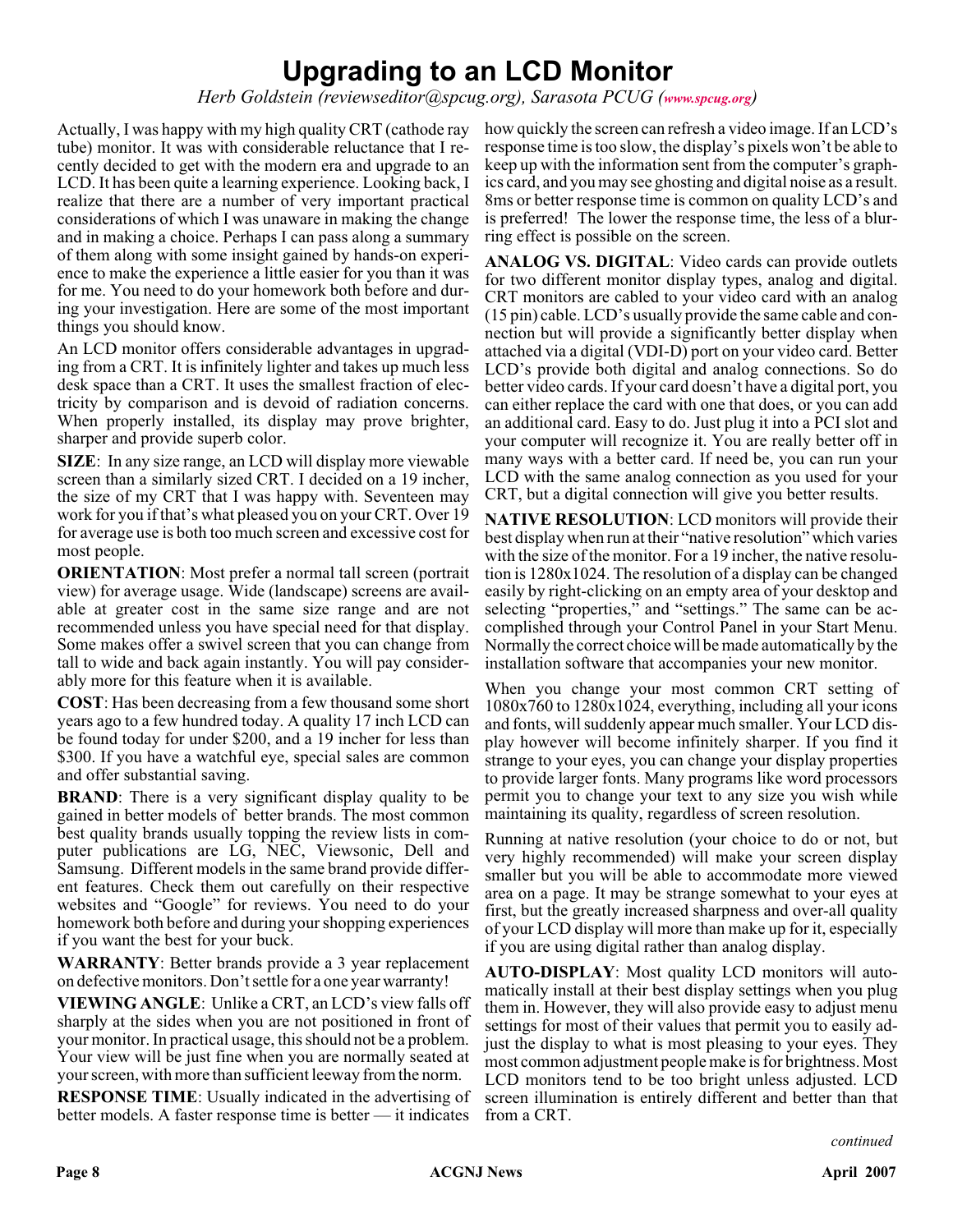### **VistaVexes**

#### *Jan Fagerholm (jan-f@pacbell.net), Assistant Editor, PC Community (<http://www.pcc.org>), Hayward CA*

By the time you read this, Vista will be retail. Vista has many new features, and not just the interface (GUI). Microsoft's new restrictions on kernel access creates problems for many applications. While this was done to reduce security vulnerabilities, it produces incompatibilities in many common applications. Here's a few I've had trouble with:

- McAfee Internet Security Suite
- McAfee VirusScan Enterprise
- Norton Internet Security Suite
- Symantec AntiVirus Enterprise
- Cyberlink PowerDVD 7
- ABBYY FineReader 8.0
- Microsoft Visual Studio 2005
- Google Earth (any version)
- Partition Magic 8
- PerfectDisk 8
- Roxio Easy Media Creator Suite 9

And many more lesser known programs. Anything that uses kernel space is going to have a problem. McAfee has been particularly vociferous about Windows insecurity and is having a semi-public fight with Microsoft right now to try and get information from Microsoft about kernel space in Vista, which Microsoft is reluctant to release for security reasons. Both Symantec and McAfee have beta versions of potential Vista-compatible products available. You decide if you want to trust your antivirus protection to a beta. . .

There are alternatives, though. Several smaller companies in that market have released Vista compatible versions of their products. I've had success with AVG and Avast! on Vista, and am using these. Windows Defender works OK for anti-spyware and anti-phishing, though the default notification settings are intrusive, and it requires too much micro management to get the in-your-face warnings down to a reasonable level. The excellent Ad-Aware SE Pro work fine on Vista, and I'm presently using that.

Many of the applications I've had trouble with are utilities: backup programs, disk partitioners, and the like. This is to be expected, as utilities generally run much closer to the metal, so to speak, and are more sensitive to the architectural changes in Vista. I'm looking for updates or replacements for

about a dozen utilities I use for system-level maintenance and recovery. Anything that is written to a particular version of the Microsoft Foundation Class (MFC) seems to have a problem. If you've ever had anything that complains about MFC422.DLL, you know what I'm referring to.

Vista uses DirectX 9 to get the Aero interface, so any application that uses DirectX will turn off Aero with a brief black screen then revert to the Windows Vista Basic theme (no transparency) before continuing. When you quit the application, it goes black screen again, then restores the Aero interface. This might not be so objectionable, if it were only games that did this, but virtually every video player (including Windows Media Player 11) does this with codecs that use DirectX to display video.

Even some non-multimedia applications do this. I like to have Visual Thesaurus 3.0 running while I'm writing. It uses DirectX to produce a graphical display of word relationships, so of course it shuts off Aero while it's running. This demonstrates what continues to be a flaw in the Windows architecture; it is still not multi- threaded, so there are many resources it cannot share.

This all sounds doom and gloom, but at least there are some nice enhancements to compensate. I'm particularly fond of the new taskbar clock, which has the ability to show three time zones simultaneously. Bring up the taskbar clock and click on the "Change date and times settings" link. There is a "Additional Clocks" tab, where you may choose one or two additional clocks and set the desired time zones. Then, when you display the clock, it will show the system time and the additional time zones that you specified. The Tool Tip also displays the additional times when you move the mouse cursor over the clock. (See below.) Also, the taskbar clock come up with a single click now, as it does in Linux.

Vista is still a bit raw. Looking at vendors Web sites, they are not rushing into Vista versions of their software, particularly device drivers for hardware. Vista will be pain along with gain for the next few months.

This article has been provided to APCUG by the author solely for publication by APCUG member groups. All other uses require the permission of the author (see e-mail address above).  $\Box$ 

#### **Moving to LCD**, *continued*

**RUNNING MULTIPLE MONITORS**: What's to do with your CRT now that you have your new LCD? One of your choices may be to keep it and run two monitors side-by-side. If you are using Windows XP and you have two ports on your video card (or two video cards), it's easy to do with a few simple settings in your display properties menu. You will then be able to run two different programs at the same time and easily drag items from one monitor screen to the other. Your cursor will readily mouse from one monitor to the other alongside. It can double your productivity and allow you to see and do things you did not know were possible.

Over all, upgrading to an LCD monitor will greatly enhance your computer experience and enjoyment. It's way more than worth any effort or expense involved.

This article has been provided to APCUG by the author solely for publication by APCUG member groups. All other uses require the permission of the author (see e-mail address above)  $\Box$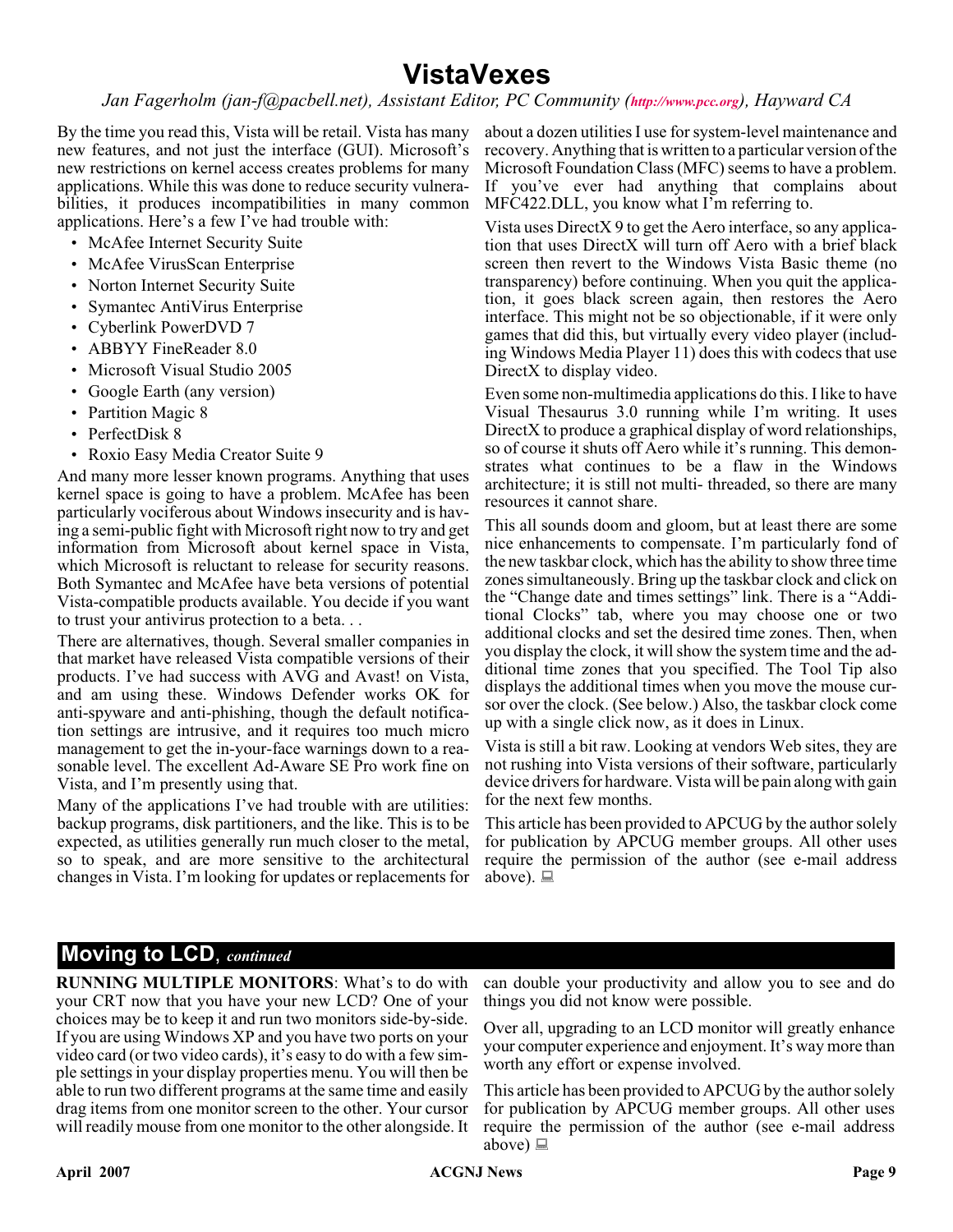### **Things, Thinglets & Thingassos**

*S. Jack Lewtschuk (blacklion@royal.net), Monterey Bay Users' Group ([www.mbug.org/](http://www.mbug.org/))*

#### **Words of Wisdom**

If builders built houses the way programmers build computer programs, the first woodpecker to come along would destroy civilization!

#### **Keeping Track of Multiple Passwords**

Passwords are a part of our everyday life: we use them for e-mail, online banking, stock trading, shopping, blogging, etc. For good security, you should have a different password for each website you enter. But how can you remember so many passwords?

A password manager is a great way to consolidate all your passwords without compromising security. A password manager is a program that stores all of your passwords for you. All your passwords are kept secure with — you guessed it — a password. The key advantage to using a password manager is that you only have to remember one password. That's not too bad. Then you can retain unique passwords for each of your various accounts without taxing your memory.

There are several pay programs that work this way. Before buying one, try KeePass (*<http://keepass.sourceforge.net/>*), a simple, *free* password manager. It can help you organize your passwords and also enter them into log-in forms. How does KeePass work? After you download and install it, there are several easy steps to setting it up. The first time you open it, you have to create the file that will store your passwords. Click the "New" button at the top left of the window which will prompt you for a "Master Key." Make it one that you can easily remember, but which someone else can't easily guess (e.g., your birth date, your spouse/child's/pet's name), because it's the password you'll use from now on to unlock all your other passwords.

KeePass includes categories for online functions such as e-mail, home banking and others. To put a password into KeePass, select a category and then click the "Add Entry" button. You'll be able to enter a title for the password, which will help you easily identify where the password is used.

Let's take Hotmail as an example — an effective title for a Hotmail password could be simply "Hotmail." You could also enter the web address where the password is required. KeePass automatically fills the password box with a random password. Chances are that it's stronger than the password you already use for Hotmail, but to make it work, you have to log into your account and change it to match KeePass.

If you want to keep things simple, erase the pre-filled box and put in the password that you already use and click "OK". Do the same steps for all of your everyday passwords and take a load off your memory. You can drag and drop passwords directly from KeePass. Click the password you need from KeePass and move it to the blank form on a Web page. The password will appear in the blank. KeePass keeps your entire password file encrypted. The only way to open or read it is with your master password, so don't lose it!

In addition to Windows, "switch-hitters" can download versions of KeePass for Macintosh, PocketPC, Palm and Linux. You can also take KeePass with you on a thumb drive by

copying two files onto your thumb drive. One is the KeePass program (KeePass.exe), and the other is the file containing your passwords (the default is called Database.kdb).

#### **Backing Up Outlook Contacts**

Outlook stores all data in a single file called a ".PST file". This file contains your contacts, e-mail, calendar items and tasks. It's easy to back up your entire Outlook .PST file — just locate it and copy it as you would any other file. Backing up individual folders within Outlook is also easy, so you can export your entire "Contacts" list. Simply highlight "Contacts" in your Outlook folders list. Then click "File," and "Import and Export" to open the "Import and Export Wizard." Select "Export to a file" and click "Next," to choose from a list of options (I recommend Microsoft Excel as the best one to choose in order to export all your contacts into a nicely ordered spreadsheet). After making your selection, click "Next." You'll be given the option again to select the folder you want to export. Highlight it, click "Next," and specify the name and location where you would like to save your file (use the "Browse" button if needed), click "Next" and then click "Finish."

You can use the same procedure with other items in the Outlook folder list. This is handy if you only want to export certain parts of your Outlook data file. You can use the files with other programs such as a "Database." You can also use it to share information with other people. Say you want to share your contacts with friends or coworkers: just export them, and others can import your list into their Outlook program.

To import a file, click "File," and "Import and Export." Select "Import from another program or file," click "Next," and select the type of file from which you're importing. In this case, select "Microsoft Excel" and click "Next." Click "Browse" to locate the file you wish to import, then select your import options. You may want to allow duplicates, or you may wish to replace duplicates with imported items. You can also specify that duplicates not be imported. Click "Next," select the destination folder, click "Next" again, and finally, click "Finish."

#### **Novice Corner — Starting in "Safe Mode"**

At some point in time you may need to start your computer in "safe mode." You should print these instructions before continuing as they will not be available after you shut your computer down in step two. Click "Start," click "Shut Down," and then in the drop-down list click "Shut down." In the shut down window dialog box, click "Restart," and then click "OK." When you see the message "Please select the operating system to start" or "Windows" appears on the screen, press the "F8" key several times. Use your arrow keys to highlight the appropriate "safe mode" option, and then press "ENTER." If you have a dual-boot or multiple-boot system, choose the installation that you need to access using the arrow keys, and then press "ENTER.".

*This article has been provided to APCUG by the author solely for publication by APCUG member groups. All other uses require the permission of the author (see e-mail address above)*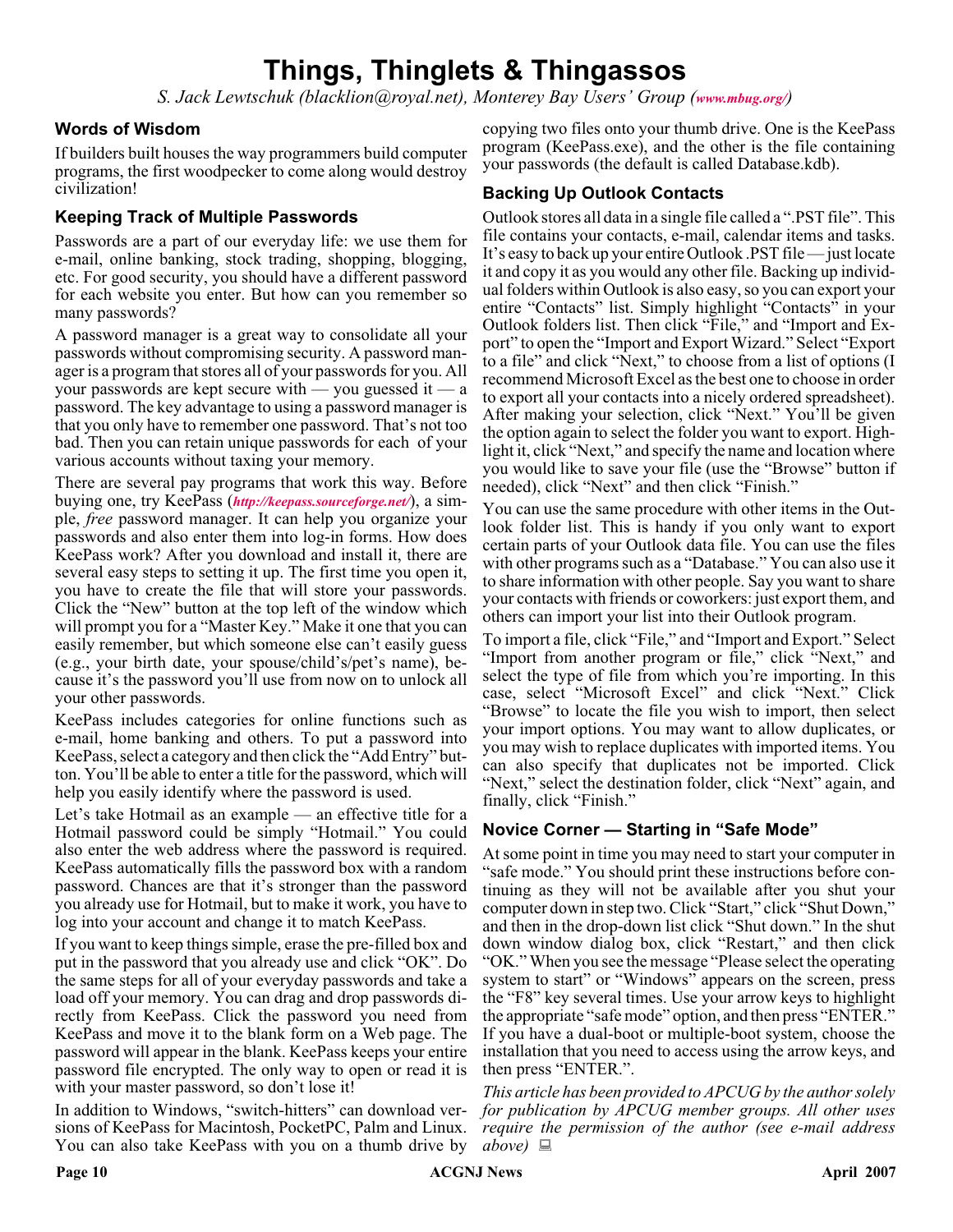### **The Garage**

#### *Berry F. Phillips (bfpdata@1access.net), Computer Club of Oklahoma City (http://www.ccokc.org)*

IT was born in a garage! If you had driven by the garage , you hackers time for modifying and pirating commercial softwould not have noticed there was anything strange about the garage since it looked like all the other garages. However, if you were a neighbor you would be aware of certain unusual activity. You would have noticed cars lining the street, and people going into the garage carrying various equipment. If a neighbor was blessed or cursed, with an active imagination several fantasy explanations could come to mind. Perhaps it was a band practicing but there was no sound of music. Perhaps it was some kind of a terrorist group but no smoke or explosions or sounds of automatic rifles being fired. Well, the garage could be used for all kinds of purposes but one thing is certain; it was not being used as a garage!

The garage was located in Menio Park, San Mateo County, California and was a maternity ward for the birthing in March 1975 of the Homebrew Computer Club. The 1999 made-fortelevision movie. "Pirates of the Silicon Valley (and the book on which it was based, "Fire In the Valley: The Making of the Personal Computer") describes the role the Homebrew Computer Club played in creating the first personal computer.

Hackers were attracted to the garage like steel to a magnet (in those days it was just another name for a computer enthusiast like nerd or geek). In the old days a hacker is one who "hacks" through a computer problem and who writes his own code to fix it. In modern times a hacker has unfortunately a negative connotation and should be correctly called a cracker, a combination of the words, criminal and hacker. The hackers wanted to "homebrew" their own machines using parts from the Altair computer kit, computer chips such as Intel 8080, or any other computer equipment. While members of the Homebrew Computer Club were hobbyists, most had electronic engineering or programming backgrounds. I am reminded of Bill Gates' Open Letter to Hobbyists which lambasted the early

### **Back Issues Needed**

The editor is attempting to build a CD containing all issues of ACGNJ News in pdf format, but our collection is incomplete. We're hoping some faithful reader has been hoarding them and will be willing to lend them to us just long enough to scan them. We promise to return them quickly. Thanks Joseph Gaffney, who loaned his collection for scanning. Below is a list of what we still need.

1985: June, July, August, September

1984: August

1976: January, February, March, April (pamphlet-size booklets)

1975: All issues (pamphlet-size booklets)

If you can supply any of these missing issues (or scanned images or good copies), please contact the Editor by email (*[bdegroot@ptd.net](mailto:bdegroot@ptd.net)*). Those who supply missing issues will receive a free copy of the resulting CD as our thanks for your help.  $\Box$ 

ware programs. Several founders of microcomputer companies including Bob Marsh, Adam Osborne, Lee Filsenstein, Steve Jobs and Steve Wozniack were founding members of the Homebrew Computer Club. Thirty years later, a reunion celebration was held as part of the Vintage Computer Festival sponsored by the Computer Museum. Upon completion of activities in the exhibit hall, there was an autograph signing and vintage computer equipment for sale that took many a hacker back to those early days they "homebrewed" their computer.

The Homebrew Computer Club's newsletter, one of the major forces that influenced the formation of Silicon Valley, was created and edited by members. The first issue was published in 1975 and ended after 21 issues in December 1977. There have been other Homebrew Computer Clubs, like the one in the Netherlands that started with a dozen members and operates today with 180 thousand members, the largest association in the world. Their small newsletter grew into the magazine, "Computer Total."

Today, many original members of the Homebrew Computer Club meet as the 6800 Club named after the Motorola (now Freescale) 6800 microprocessor. Who would have thought that a garage would be a maternity ward for the Information Technology Industry? I have decided to elevate the status of the lowly garage in my mind especially since I found out many of our largest corporations were also born in a garage! I am thinking now that a garage should not be for cars or junk but a shrine dedicated to American ingenuity and innovation! *This article has been provided to APCUG by the author solely for publication by APCUG member groups. All other uses require the permission of the author (see e-mail address above)*

| Rates                                                |                                          |       | Specifications                                                             |
|------------------------------------------------------|------------------------------------------|-------|----------------------------------------------------------------------------|
| Full page                                            | $7" \times 10"$                          | \$150 | Published monthly except July<br>and August                                |
| $2/3$ page                                           | $4\frac{1}{2} \times 10$                 | 115   | Closing date: 1st of preceding<br>month. Ex: Apr 1 for May                 |
| $1/2$ page                                           | $7 \times 5$<br>$3\frac{1}{2} \times 10$ | 85    | Black & white only on white un-<br>coated offset stock                     |
|                                                      |                                          |       | Non-bleed                                                                  |
| $1/3$ page                                           | $2\frac{1}{4} \times 10$                 | 57    | Printed by sheet fed offset                                                |
|                                                      | $4\frac{1}{2} \times 7\frac{1}{4}$       |       | Halftone screen: 120                                                       |
| $1/4$ page                                           | $3\frac{1}{4} \times 5$                  | 50    | Negatives rightreading, emul-<br>sion side down.                           |
|                                                      | $2\frac{1}{4} \times 7$                  |       | Halftones/photos \$10 extra                                                |
| $1/6$ page                                           | $2\frac{1}{4} \times 5$                  | 35    | Ads must be camera ready                                                   |
|                                                      | $4\frac{1}{2} \times 2\frac{1}{2}$       |       | Send check with copy, payable<br>to ACGNJ Inc.                             |
| $1/8$ page                                           | $3\frac{1}{4} \times 2\frac{1}{2}$       | 30    | Material should be sent to<br>ACGNJ, PO Box 135, Scotch<br>Plains NJ 07076 |
| Business card                                        |                                          | 25    | For further information contact                                            |
| 10% discount for 3 or more<br>consecutive insertions |                                          |       | Frank Warren, (908) 756-1681,<br>kb4cyc@webwarren.com.                     |

### Advertising Rates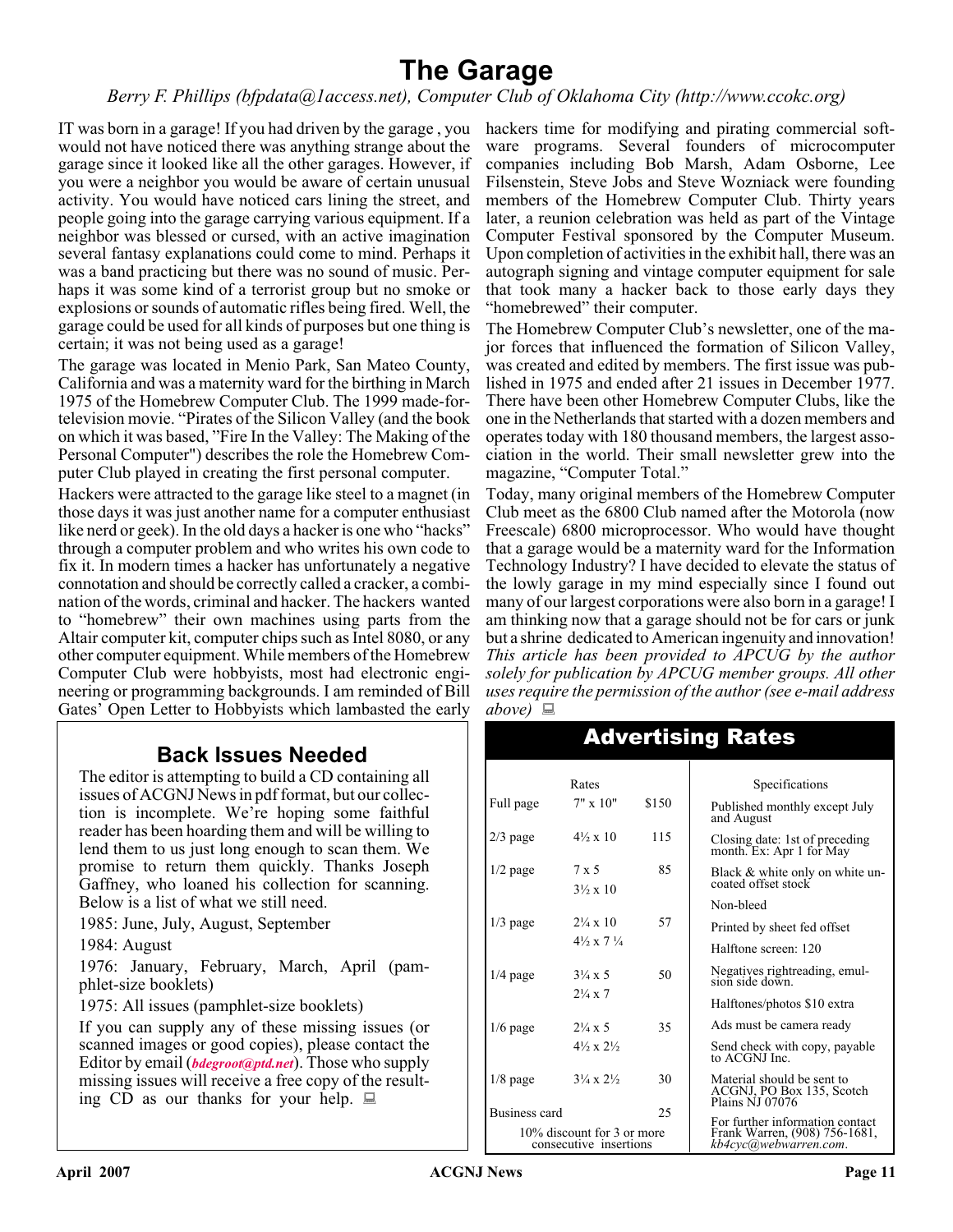### **SIG News**

#### **C/C++ Programming**

*Bruce Arnold (barnold@blast.net)*

#### *<http://www.blast.net/barnold>*

This group is devoted to programming languages in general and C, C++, and C++ for Windows programming in particular. Each month a small but hopefully useful program (complete with source code) is presented for discussion.

*March*: Safer Browser - an Internet browser with safety features. This application program demonstrates the ability of the Visual Studio software to include an Internet browser window inside a standard C<sup>++</sup> program. It allows creating a custom browser with special features. This application is designed to partially duplicate the functioning of a standard Internet browser. It may be used whenever diagnostics and/or extra safety is required. In order to go to a web site, just type the name in the Address bar at the top. A shortcut with that name as an argument may also be used. The Back Arrow (upper left) allows stepping backwards to sites already visited. Whenever a new address is provided, or the site code tries to jump to another site, a prompt message appears which allows the user to decide whether to proceed or not. The parachute logo represents the fact that you have much more control over your browsing. You will probable find it surprising that familiar web pages are so complicated. Often going to one page launches 5 others in the background without your realization. Tip: for safe web sites, just hit the Space Bar. Standard Hot Keys are provided: Ctrl-P for printing, Ctrl-C for copying, Ctrl-A for selecting all, and Ctrl-F for finding.

*Our next meeting April 17.*

#### **Macintosh Users**

#### *Keith Sproul (ksproul@noc.rutgers.edu)*

This group is no longer meeting, but Keith is still available to help Mac users via telephone or email.  $\Box$ 

#### **Java**

*Mike Redlich (mike@redlich.net)*

#### *<http://www.javasig.org>*

The Java Users Group covers beginner, intermediate, and advanced level Java programming. Primary focus is on developing useful/practical applets and applications, but can include related topics such as Java I/O, JavaBeans, Reflection, object-oriented programming and software design issues. Meetings are held the second Tuesday of the month starting promptly at 7:30 PM.

*March 13:* **Developing Web Applications using Spring MVC***.* Before the meeting, there was a pizza social starting with Rebecca Capuano and Mary Martini from TEK Systems to discuss career opportunities.

*April 10:* To be Announced

#### **Web Dev**

This SIG is intended to be an open forum for all Website Development techniques and technologies, to encourage the study and development of web sites of all kinds. All languages will be considered and examined. Anyone interested please contact the Chairperson in charge. The current project is a CMS for the club. Anyone interested in starting a new project, come to the meeting and announce / explain. Provide as much detail as possible. One can also send projects to the ACGNJ Newsletter editor for inclusion in the next volume.

WebDev should be an all-encompasing development and examination forum for all issues, applications, OS, languages and systems one can use to build Websites. We currently have two Web dev languages .NET and Java as SIGs but the other langages and OS need to be investigated, examined and tested; Windows, Linux, UNIX, DEC, Vax, HP etc. Intel-PC, Motorola-MAC etc. *Our next meeting April 11.*

#### **DotNet**

*Jim Wong*

*<http://www.jimw.net/acgnj/>*

*Meetings are postponed until further notice.*

#### **Online Auction**

Bill Brown (onlineauction@acgnj.org)

Due to overwhelming response to a seminar held on April 7, the membership decided to form a permanent group. The group will meet on the *first and third Wednesdays of the month*.

These are the eight topics for discussion. We will cover all types of online auctions, as members chose. The general format of the meetings will be from 7:30 to 10 PM. The first 45 minutes will be to discuss the topic for the evening. A short break will be taken, the remainder of the time will be for specific questions to the topic followed by general questions and bull session. During the entire time, online presence will be established and examples will be given on screen.

1. Getting Started: Different Auctions Registering. Buyer account, sellers account Navigating websites.

2. Buying and selling. An overview of searching, sniping, snuffing.

3. Finding things to sell Gnoming, Clearance, Bargain Bins, Flea Markets, Garage Sales, Solicitation

4. Listing an item. Choosing a category, Setting a Price. Buy it now strategies

- 5. Maintaining your sales. Revising and re-listing.
- 6. Collection and payment follow ups.
- 7. Packaging, shipping, Inventory management.
- 8. Going further. Ebay express, stores  $\Box$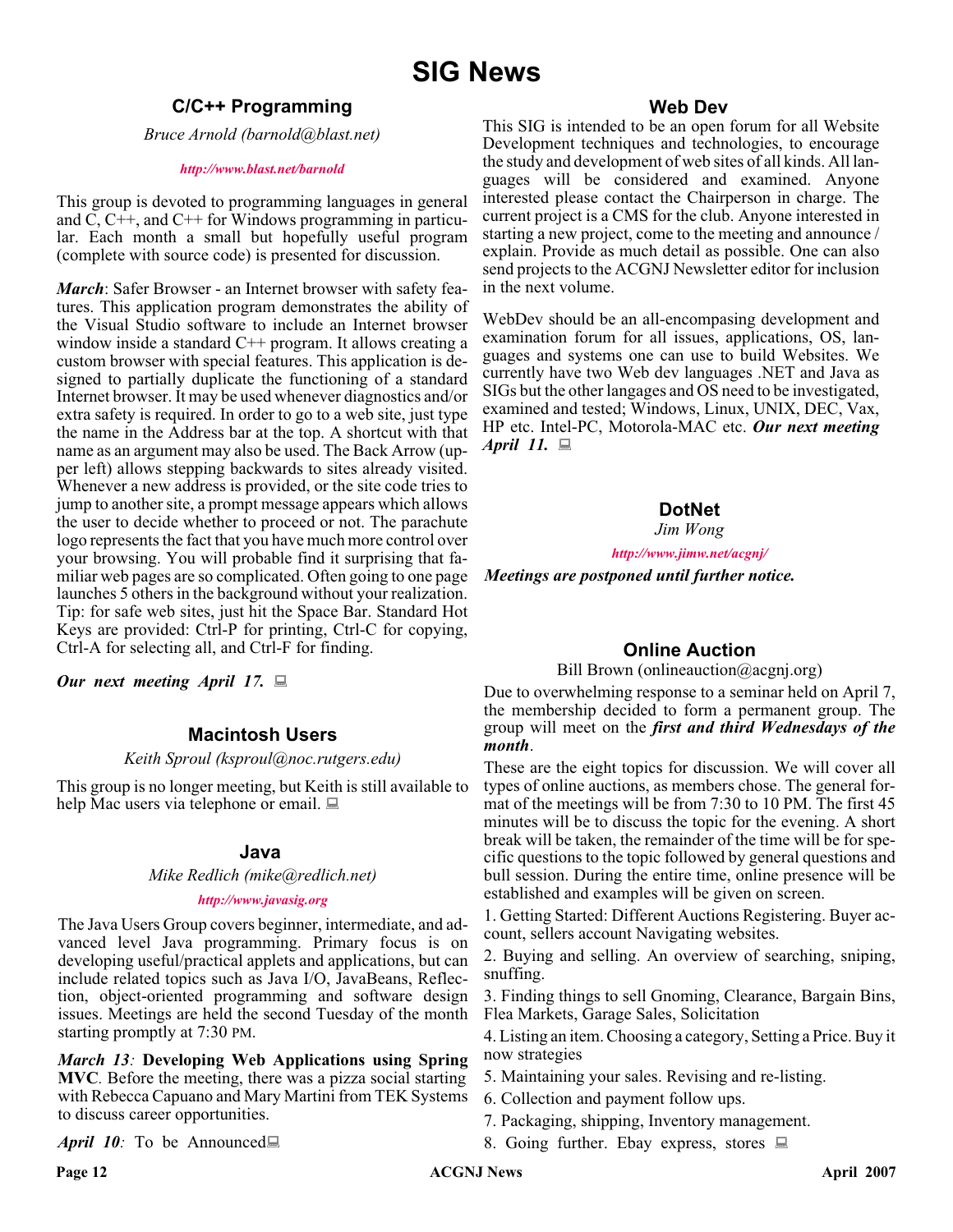#### **PHP?**

Anyone interested in a new PHP SIG (Interpreted Script Programming Language), please get in touch with John Raff (*[jraff@comcast.net](mailto:jraff@comcast.net)*). PHP is a widely-used general-purpose scripting language that is especially suited for Web development and can be embedded into HTML. If you are new to PHP and want to get some idea of how it works, try the introductory tutorial (*<http://us2.php.net/tut.phpv>*).

#### **Genealogy**

*Frank Warren (kb4cyc@webwarren.com)*

#### *<http://www.webwarren.com/kb4cyc/gensig.shtml>*

Genealogy SIG is for genealogists interested in computers and computer users interested in genealogy, and is a forum to assist members in furtherance of both endeavors. Meetings usually focus on genealogy more than on computers. We meet at 8 PM on the fourth Thursday of the month, but we do not meet in November or December. In addition to our Web page, we also have an electronic mailing list. Messages to the list should be addressed to *gensig@webwarren.com*. To subscribe, include the line "subscribe gensig" in the body of the message. *Next meeting April 26*

#### **Layman's Forum**

*Matt Skoda (som359@aol.com)*

*<http://www.acgnj.org/groups/laymans.html>*

*We meet on the second Monday of the month* (no meetings in July and August) to discuss issues of interest to novice users or those who are planning to get started in computing. Watch our Web page for updates and announcements.  $\Box$ 

#### **NJ Gamers**

*Gregg McCarthy (greggmc@optonline.net)*

*<http://www.NJGamers.com>*

*[www.lanparty.com](http://www.lanparty.com)*

**The next Friday Night Frag will be April 13, 6 p.m. to Saturday 12 noon — 18 hours for 5 bucks!**

BYOC - Bring your own computer

BYOF - Bring your own food.

and if you don't like sitting on metal chairs... BYO chair!

#### **FireFox Activity**

*Firefox@acgnj.org*

This SIG is intended to be an open forum for **all** FireFox and Mozilla techniques and technologies, to encourage the study and development of web sites of all kinds. All the browsers will be considered and examined. *Meeting third Monday of the month at 7 PM*.

The first meeting of the FireFox Activity was led by David McRitchie to discuss, argue and kick around many concepts and ideas. Web2 is definitely in the mix. All are encouraged to "think out of the box" about new web site design. All members and guests are invited to check out the design concepts and voice their opinion.  $\Box$ 

#### **Investing**

*Norm Wiss (cut.up@verizon.net)*

#### *[http://www.acgnj.org/groups/sig\\_investment.html](http://www.acgnj.org/groups/sig_investment.html)*

The Investment SIG continues with presentations on how to use analysis programs TC2000 and TCNet. Large charts are presented on our pull down screen and illustrate the application of computer scans and formulas to find stocks for profitable investments. Technical analysis determines buy points, sell points and projected moves. Technical analysis can also be used on fundamentals such as earnings, sales growth, etc. *Our next meeting: April 12.*

#### **LUNICS (Linux/Unix)**

*Andreas Meyer (lunics@acgnj.org)*

#### *<http//www.acgnj.org/groups/lunics.html>*

LUNICS is a group for those who share an interest in Unix and similar operating systems. While we do quite a bit with Linux, we've also been known to discuss Solaris and BSD too. We generally meet on the first Monday of the month at 8 PM at the Scotch Plains Rescue Squad. See the web page for directions and more information. *Next meetings April 2. May 7.*

#### **Window Pains**

*John Raff (jraff@comcast.net)*

#### *<http://www.acgnj.org/groups/winpains.html>*

This meeting is a combination of the older PC Symposium, PC User Group and Random Access Session which are now defunct. The intent is to provide the members with Windows oriented application discussions both Microsoft and Linux style. The presentation will be directed toward the more heavy technological level of attendee, although newbies are welcomed.

*March 16*: Overview of Podcasting

*April*: No meeting

*May*: How to Hookup Wireless Peripherals, by Mark Douches  $\Box$ 

#### **Main Meeting**

*<http://www.acgnj.org/groups/mainmeet.html>*

*Evan Williams (nhpressgo@blast.net)*

*March 2*: VoIP Overview, Vonage

*April*: Cool Web Sites by Paul Natanson

*May*: Bill Machrone  $\Box$ 

#### **Best Choice Investment Activity**

*Norm Wiss (cut.up@verizon.net)*

*[http://www.acgnj.org/groups/sig\\_bcinvest.html](http://www.acgnj.org/groups/sig_bcinvest.html)*

This is a new event to ACGNJ. We will be using the Best Choice software for real-time trading. This new investing group had been previously meeting in South Amboy and has been in existence for almost a year. They are expected to join ACGNJ as members. *The group meets the first and third Tuesday of the month from 10:30 AM to 2:30 PM* at the Scotch Plains Rescue Squad building.  $\Box$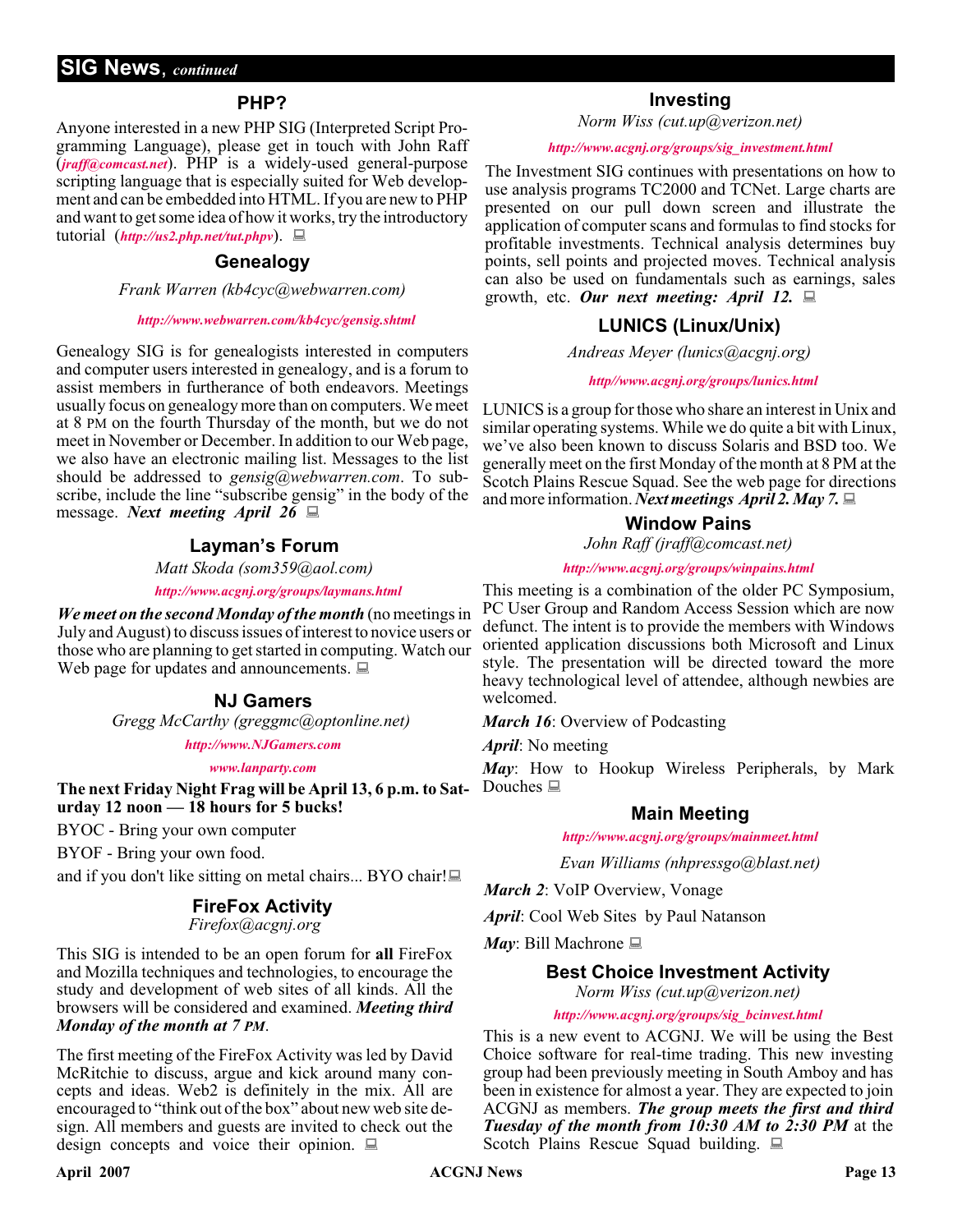### **Guru Corner**

#### *Jo-Anne Head (tinarock@aol.com)*

#### **Discount Computer Magazine Price List**

**As described by the DealsGuy**

|                                                                                                                                              |                          |              |                                                                                                                                                                                            | 1 yr    | $2 \, yr$ | $3 \text{ yr}$ |
|----------------------------------------------------------------------------------------------------------------------------------------------|--------------------------|--------------|--------------------------------------------------------------------------------------------------------------------------------------------------------------------------------------------|---------|-----------|----------------|
| you need help with any of the technologies listed below,<br>ou can call on the person listed. Please be considerate and<br>all before 10 PM. |                          |              | <b>Computer Games</b>                                                                                                                                                                      | \$10.95 | 20.95     | 29.95          |
|                                                                                                                                              |                          |              | <b>Computer Gaming World</b>                                                                                                                                                               | 14.95   | 28.95     | 41.95          |
|                                                                                                                                              |                          |              | Computer Shopper1                                                                                                                                                                          | 16.97   | 32.95     | 47.95          |
|                                                                                                                                              | <b>Software</b>          |              | Dr. Dobbs Journal                                                                                                                                                                          | 15.95   | 30.95     |                |
|                                                                                                                                              |                          |              | Mac Addict                                                                                                                                                                                 | 10.97   |           |                |
| <b>HTML</b>                                                                                                                                  | Mike Redlich             | 908-246-0410 | Mac Home Journal                                                                                                                                                                           | 15.97   | 29.97     |                |
| <b>CSS</b>                                                                                                                                   | Frank Warren             | 908-756-1681 | Mac World                                                                                                                                                                                  | 12.95   |           |                |
| Java                                                                                                                                         | Mike Redlich             | 908-246-0410 | Maximum PC                                                                                                                                                                                 | 9.95    | 18.95     | 27.95          |
|                                                                                                                                              |                          |              | Microsoft System Journal                                                                                                                                                                   | 21.95   | 39.95     |                |
| $C++$                                                                                                                                        | <b>Bruce Arnold</b>      | 908-735-7898 | PC Gamer                                                                                                                                                                                   | 12.95   |           |                |
|                                                                                                                                              | Mike Redlich             | 908-246-0410 | PC Magazine (22/44/66 Issues)                                                                                                                                                              | 25.97   | 48.95     | 68.95          |
|                                                                                                                                              |                          |              | PC World                                                                                                                                                                                   | 16.95   |           |                |
| ASP                                                                                                                                          | Mike Redlich             | 908-246-0410 | Wired                                                                                                                                                                                      | 6.00    | 12.00     | 17.00          |
| Perl                                                                                                                                         | John Raff                | 973-560-9070 | These prices are for new subscriptions and renewals. All or-<br>ders must be accompanied by a check, cash or Money Order.                                                                  |         |           |                |
|                                                                                                                                              | Frank Warren             | 908-756-1681 | Make payable to Herb Goodman, and mail to:                                                                                                                                                 |         |           |                |
| <b>XML</b>                                                                                                                                   | Mike Redlich             | 908-246-0410 | Herb Goodman, 8295 Sunlake Drive, Boca Raton,<br>FL 33496                                                                                                                                  |         |           |                |
| Genealogy                                                                                                                                    | Frank Warren             | 908-756-1681 | Telephone: 561-488-4465, e-mail: hgoodman@prodigy.net                                                                                                                                      |         |           |                |
| Home Automation Frank Warren                                                                                                                 |                          | 908-756-1681 | Please allow 10 to 12 weeks for your magazines to start. For<br>renewals you must supply an address label from your pres-<br>ent subscription to insure the correct start of your renewal. |         |           |                |
|                                                                                                                                              | <b>Operating Systems</b> |              | As an extra service I will mail a renewal notice about 4<br>months prior to their expiration date. I carry more than 300                                                                   |         |           |                |
| Windows3.1                                                                                                                                   | Ted Martin               | 732-636-1942 | titles at excellent prices — email for prices. $\Box$                                                                                                                                      |         |           |                |

#### **ACGNJ MEMBERSHIP APPLICATION**

Sign up online at http://www.acguj.org/membershipApplication.html and pay dues with PayPal.

|                 |                                          |                                                                                   | Dues |                |                |                                    |
|-----------------|------------------------------------------|-----------------------------------------------------------------------------------|------|----------------|----------------|------------------------------------|
|                 | <b>US/CANADA</b>                         | <b>FAMILY OF MEMBER</b><br>(No Newsletter)                                        |      | <b>FOREIGN</b> | <b>STUDENT</b> | <b>SENIOR CITIZEN</b><br>(Over 65) |
| l Year          | \$25                                     | \$10                                                                              |      | \$55           | \$20           | \$20                               |
| 2 Years         | \$40                                     |                                                                                   |      |                |                |                                    |
| 3 Years         | \$55                                     |                                                                                   |      |                |                | \$45                               |
|                 | Mail this application and your check to: | AMATEUR COMPUTER GROUP OF NEW JERSEY, INC., P.0. BOX 135, SCOTCH PLAINS, NJ 07076 |      |                |                |                                    |
|                 |                                          | ■ New Member Renewal                                                              |      | Address Change |                |                                    |
| First Name      |                                          | Last Name                                                                         |      |                |                | Phone                              |
| Mailing Address |                                          |                                                                                   |      |                |                | E-Mail                             |

What topics would you like to see covered at club meetings?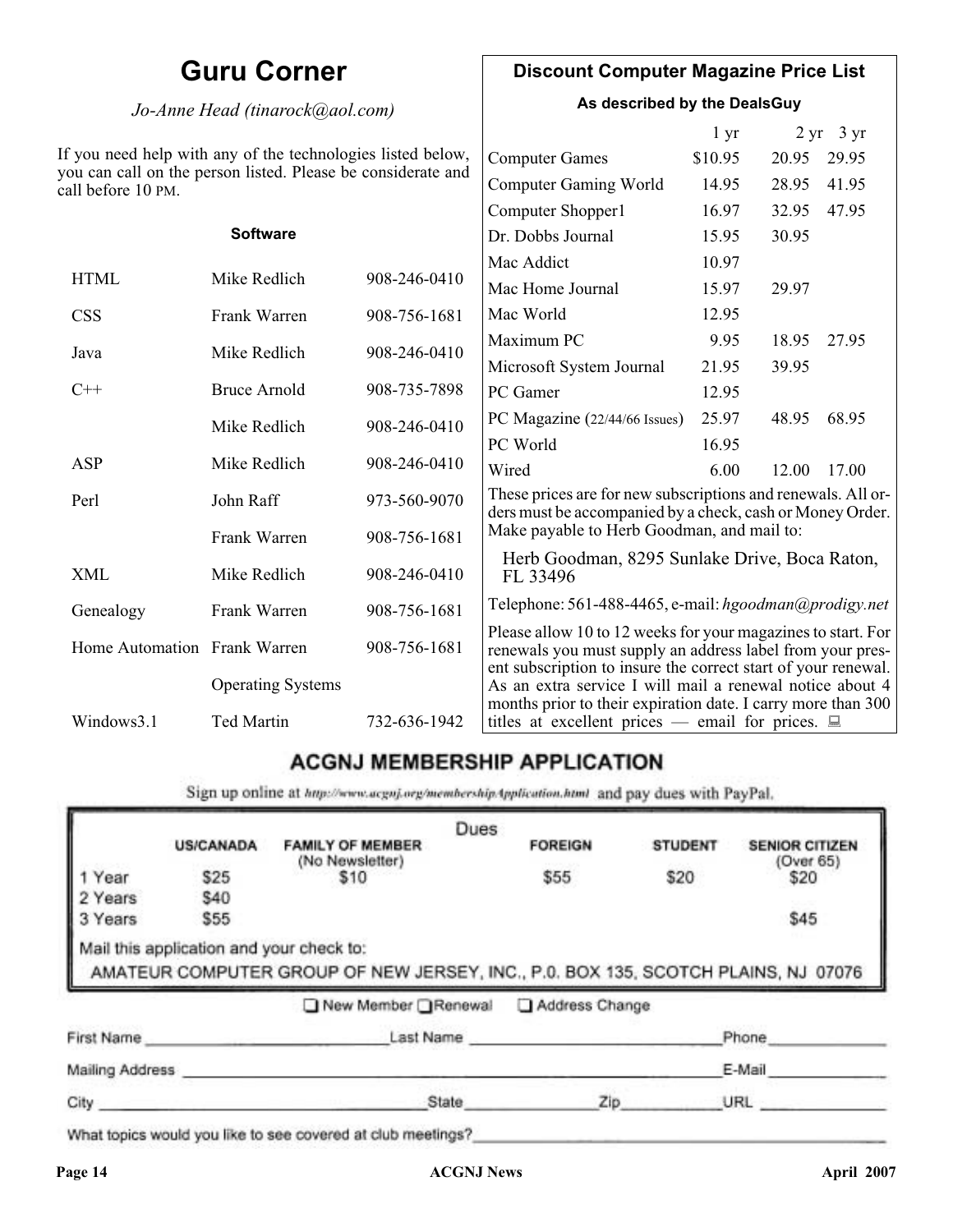| <b>Other Local Computer Groups</b>                                                                                                                                      |                                                                                                                                                           |                                                                                                                                                                                                                                                                                                                                                                                                                                                                                                            |  |  |  |  |
|-------------------------------------------------------------------------------------------------------------------------------------------------------------------------|-----------------------------------------------------------------------------------------------------------------------------------------------------------|------------------------------------------------------------------------------------------------------------------------------------------------------------------------------------------------------------------------------------------------------------------------------------------------------------------------------------------------------------------------------------------------------------------------------------------------------------------------------------------------------------|--|--|--|--|
| <b>Princeton Macintosh User Group:</b> 7:15 pm 2nd<br>Tuesday, Jadwin Hall, A-10, Washington Rd,<br>Princeton, $(609)$ 252-1163, www.pmug-nj.org                        | This space available for your group.                                                                                                                      | <b>New York PC:</b> 3rd Thurs, 7 pm, PS 41, 116 W<br>11th St. For info call hotline, (212) 533-NYPC,<br>http://www.nypc.org                                                                                                                                                                                                                                                                                                                                                                                |  |  |  |  |
| <b>Computer Education Society of Philadelphia:</b><br>Meetings & Workshops at Jem Electronics, 6622<br>Castor Ave, Philadelphia PA. www.cesop.org/                      | <b>Brookdale Computer Users Group:</b> 7 pm, 3rd<br>Friday, Brookdale Community College, Bldg<br>MAN Rm 103, Lincroft NJ. (732)-739-9633.<br>www.bcug.com | NJ Macintosh User Group: 8 pm, 3rd Tuesday,<br>Allwood Branch Library, Lyall Rd, Clifton NJ.<br>(201) 893-5274 http://www.njmug.org.                                                                                                                                                                                                                                                                                                                                                                       |  |  |  |  |
| PC User Group of So. Jersey: 2nd Mon., 7 pm,<br>Trinity Presb. Church, 499 Rt 70 E, Cherry Hill,<br>NJ. L. Horn, (856) 983-5360<br>http://www.pcugsj.org                | Hunterdon Computer Club: 8:30 am, 3rd Sat,<br>Hunterdon Medical Center, Rt 31, Flemington NJ.<br>www.hunterdoncomputerclub.org. (908)<br>995-4042.        | NY Amateur Computer Group: 2nd Thurs, 7<br>pm, Rm 806 Silver Bldg, NYU, 32 Waverly Pl,<br>NYC http://www.nyacc.org                                                                                                                                                                                                                                                                                                                                                                                         |  |  |  |  |
| Morris Micro Computer Club: 7 pm 2nd Thurs.,<br>Morris County Library, Hanover Ave, Morristown<br>NJ, (973) 267-0871.<br>http://www.morrismicro.com                     | Central Jersey Computer Club: 8 pm, 4th Fri-<br>day, Rm 74, Armstrong Hall, College of NJ. Rich<br>Williams, (609) 466-0909.                              | NJ PC User Group: 2nd Thurs, Monroe Rm at<br>Wyckoff Public Library, 7 pm. Maureen Shannon,<br>$(201)$ 853-7432, www.nipcug.org                                                                                                                                                                                                                                                                                                                                                                            |  |  |  |  |
| Philadelphia Area Computer Society: 3rd Sat, 12<br>noon Main Meeting, groups 8 am-3 pm. Upper<br>Moreland Middle School, Hatboro PA. (215)<br>842-9600. www.pacsnet.org | This space available for your group.                                                                                                                      | Princeton PC Users Group: 2nd Monday,<br>Lawrenceville Library, Alt Rt 1 & Darrah Lane,<br>Lawrenceville, Paul Kurivchack (908) 218-0778,<br>http://www.ppcug-nj.org<br>$\mathbf{W}_{i}$ , here $\mathbf{H}_{i}$ , and $\mathbf{A}_{i}$ , $\mathbf{A}_{i}$ , $\mathbf{A}_{i}$ , $\mathbf{A}_{i}$ , $\mathbf{A}_{i}$ , $\mathbf{A}_{i}$ , $\mathbf{A}_{i}$ , $\mathbf{B}_{i}$ , $\mathbf{H}_{i}$ , $\mathbf{A}_{i}$ , $\mathbf{A}_{i}$ , $\mathbf{A}_{i}$ , $\mathbf{A}_{i}$ , $\mathbf{A}_{i}$ , $\mathbf$ |  |  |  |  |

**Workshop, Hands-On:** 2 P.M. to Midnight on last Saturday of the month. First United Methodist Church, Church and Atlantic Streets (one mile from GSP exit 117A), Aberdeen NJ. Bring your project, computer and extension cord. For information call Burke Mawby, (908) 566-7445.

## **Classified**

**FREE TO MEMBERS**. Use our classified ads to sell off your surplus computer stuff. Send copy to Classified, ACGNJ NEWS, P.O. Box 135, Scotch Plains NJ 07076 or e-mail to the editor, *bdegroot@ptd.net*. Classified ads are free to members, one per issue. Non-members pay \$10. Send check payable to ACGNJ Inc. with copy. Reasonable length, please.



### Member of

Personal Computer User Groups

**Radio and TV Programs**

**Computer Radio Show**, WBAI 99.5 FM, NY, Wed. 8-9 p.m.

**Software Review,** The Learning Channel, Saturday 10-10:30 p.m.

**On Computers**, WCTC 1450 AM, New Brunswick, Sunday 1-4 p.m. To ask questions call (800) 677-0874.

**PC Talk**, Sunday from 8 p.m. to 10 p.m., 1210 AM Philadelphia. 1800-876-WPEN, Webcast at *<http://www.pctalkweb.net>*.

#### **MarketPro Shows**

*<http://www.marketpro.com/>*

**June 3-4**: NJ Convention Center, Edison

**June24-25**, Meadowlands Expo

Center Secaucus

*<http://www.apcug.net>*

**Directions to Meetings at Scotch Plains Rescue Squad, 1916 Bartle Ave., Scotch Plains NJ**

#### **From New York City or Northern New Jersey**

Take Route 1&9 or the Garden State Parkway to US 22 Westbound.

#### **From Southern New Jersey**

Take Parkway north to Exit 135 (Clark). Stay on left of ramp, follow circle under Parkway. Bear right to Central Avenue; follow to Westfield and under RR overpass. Left at light to North Avenue; follow to light in Fanwood. Right on Martine (which becomes Park Ave). Right on Bartle Ave in middle of shopping district.Scotch Plains Rescue Squad (2-story brick) is located on the right. Do not ing. park in the row next to the building — you'll be towed.

#### **From I-78 (either direction)**

Take exit 41 (Scotch Plains); follow signs to US 22. Turn right at mile past Terrill Road and immediately past the overpass. Exit onto light at bottom of hill and use overpass to cross Rt. 22. Follow US 22 Park Avenue South and follow the directions above to the Rescue Westbound directions.

#### **From US 22 Westbound**

اھ<br>ا

 $178$ 

۳

Scotch Pigins

Rescue Sound

Exit at Park Avenue, Scotch Plains after McDonalds on the right, diagonally opposite Scotchwood Diner on the left, immediately before the overpass. After exiting, turn left at the light and use overpass to cross US 22. Bear right at bottom of ramp to continue south on Park Avenue. Turn left at the second light (a staggered intersection). Scotch Plains Rescue Squad (2-story brick) is on the right. Do not park in the row next to the building — you'll be towed. We meet on the second floor, entering by the door at the right front of the build-

Amold Auction in

 $\sqrt{1.5 \cdot 22}$ 

Fcho

Queen Diner

Sorden State Parkw

**Frit 135** 

#### **From Western New Jersey**

Take US 22 Eastbound to the Park Avenue exit. The exit is about a Squad building.  $\Box$